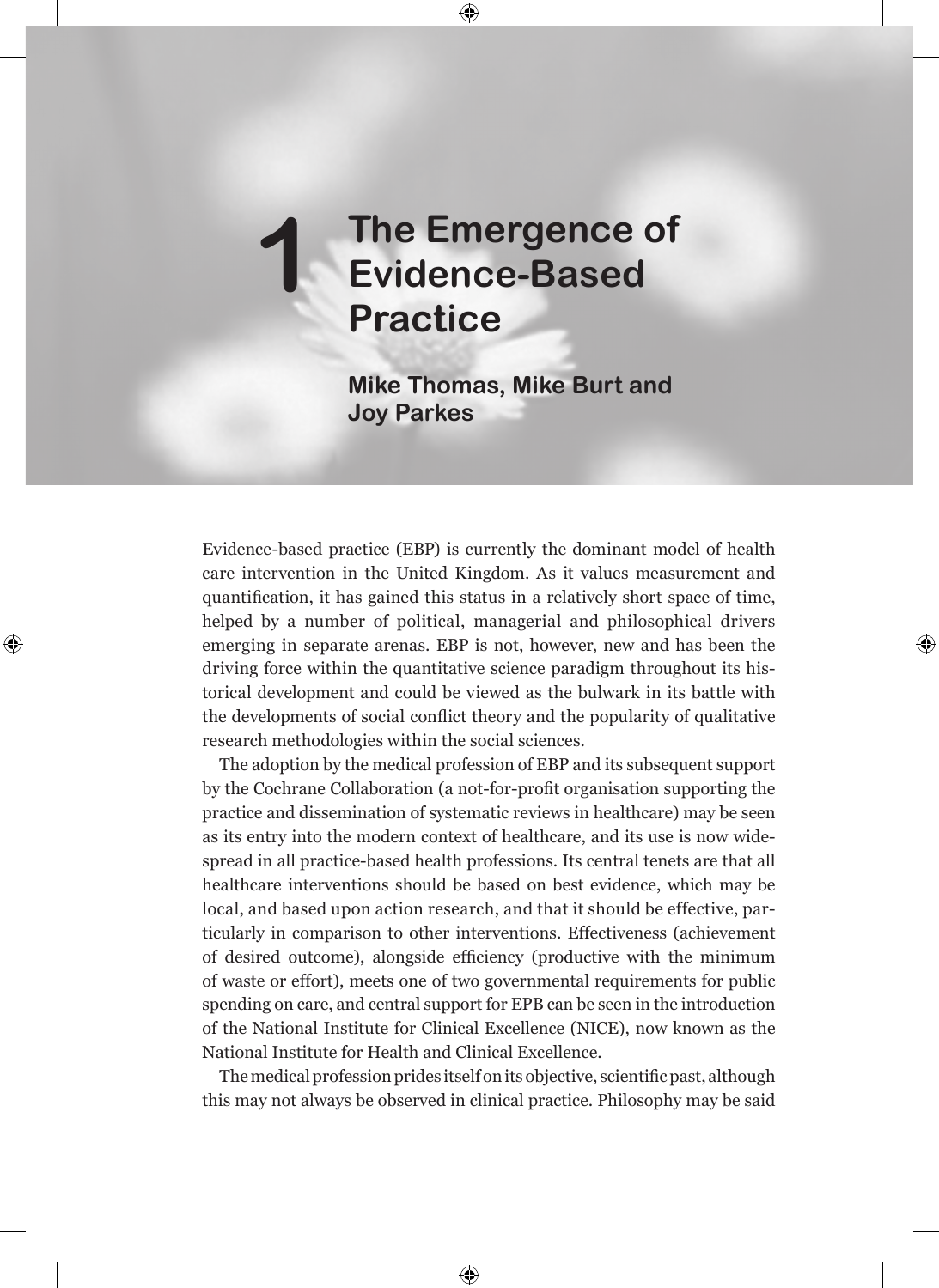to have as much of a claim to the truth as any science. A reflection upon one's own values, followed by exploration, discovery and confirmation may be seen as equally important; a final knowledge of those values adding to the efficiency of the practitioner. The training of potential medical staff involves the study of physical sciences. It was not too arduous for the profession to apply the concept of effectiveness to quantitative approaches such as data collection, particularly when the Cochrane Collaboration produced systematic reviews on available published data alongside guidelines produced by NICE regarding the introduction of new interventions.

It is interesting to note that, in the UK publicly funded health system, effectiveness is allied to cost. Thomas (2008) observed that effective, widely applicable interventions reduce service-user symptoms and poor health, resulting in an important behavioural change – namely, the service user requires less public-funded intervention. Thus, intervention that is costeffective is also viewed as efficient. There is a value placed on effectiveness and efficiency that places a moral obligation on modern healthcare practitioners, and reflective conversation is at the heart of a commitment to improve practice. It is proposed that, in essence, the health and social care practitioner has a moral responsibility to provide effective and efficient interventions. This is supported by Holm (2004), who also notes that EBP attempts to control health and social care costs, imposing a moral obligation on practitioners to provide evidence that any intervention used is effective.

⊕

Evidence-based practice provides a rationale for politicians and policy makers to gain some control over spending. The argument that EBP also allows practitioners to abandon ineffective interventions and introduce better models allowing politicians to manage a finite financial budget may appear hollow during a so-called credit crunch when billions of pounds may be found to bail out large financial institutions. EBP, in effect, has to formalise both the preferred quantitative approach of the last 20 years alongside a wider acceptance of qualitative approaches, providing a clearer impression of what service users need, together with what they increasingly want.

EBP does allow different health and social care practitioners to explore and study interventions from their own practice standpoint. Medicine, according to Sacket et al. (2000), employs evidence-based approaches because it allows the practitioner to use diagnostic treatment and rehabilitative regimes that have themselves been rigorously examined. Medical practitioners can have the confidence in their own clinical skills to balance the risks and benefits of different interventions, reaching a judgement on which course of action to take whilst taking into account the service user's concerns and expectations.

A doctor may find a fair proportion of any accessed data to be quantitative and the same model espoused by Sackett et al. (2000) could be used by a

⊕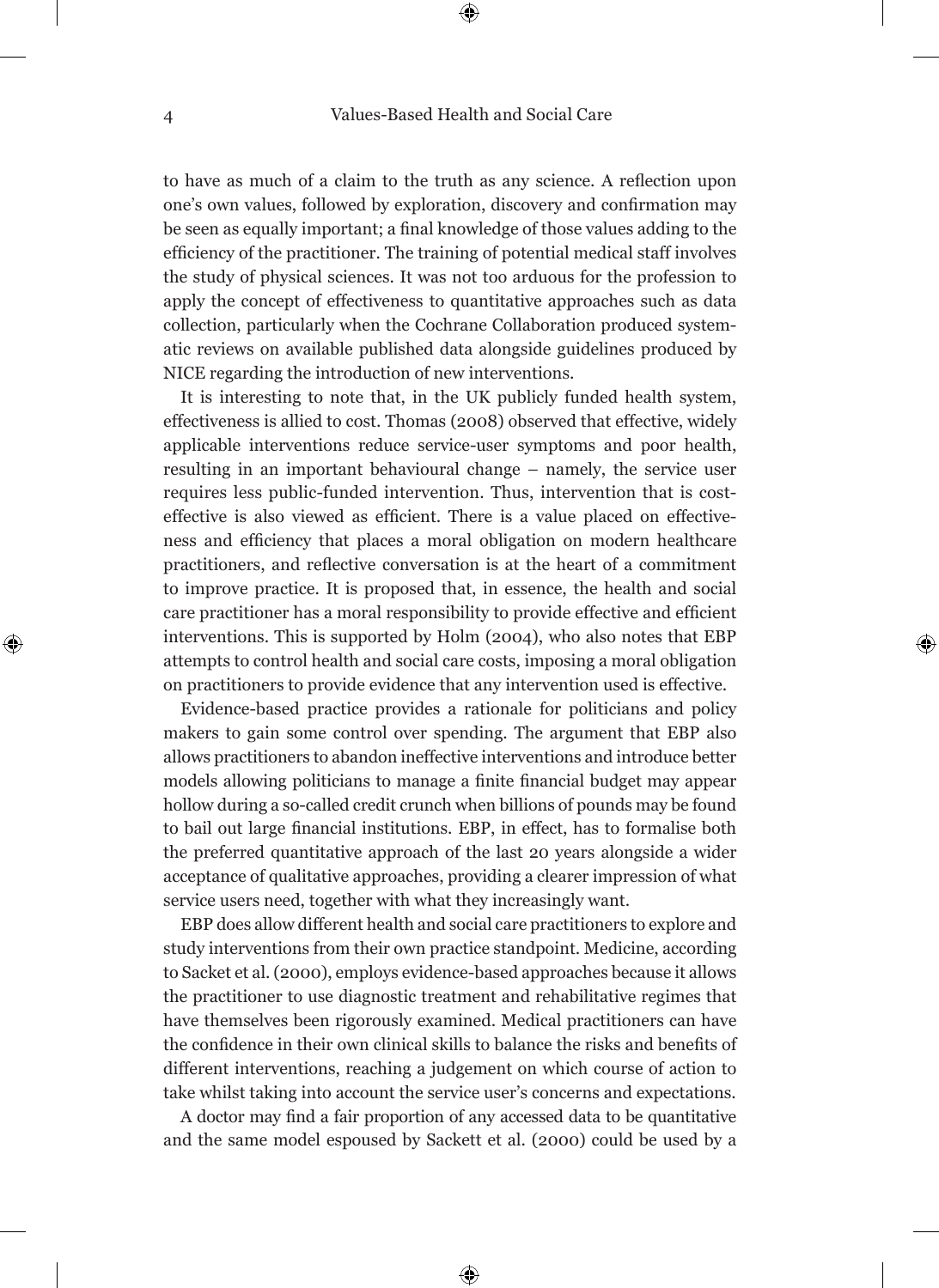⊕

health professional or by a social care professional accessing data that is more qualitative by design and content. This is understandable given the biological determinism found in the curriculum of medical and health sciences education, compared with the social construct focus dominant in the curriculums of other professions such as social work. Yet the central core of EBP is its emphasis on good, solid research which demonstrates the effectiveness and efficiency of interventions and, importantly, attempts to retain the service user and carer views of intervention itself, the so-called acceptability principle. This individual perspective can, in turn, provide some defence against a generalised approach to evidence-based studies.

The use of EBP has spread since the early 1990s and is now firmly established, an achievement worthy of mention. It is not often that a movement gains such widespread acceptance in such a short time frame across so many health and social care professions, policy makers, sections of academia and the government as budget holder. The welfare state as a publicly funded structure has existed for more than 60 years, but proponents of EBP, whilst claiming a response to the culture of hearsay practice, have made no claims that, prior to its adoption, the nation's healthcare was based on invalid or unreliable data as illustrated in Vignette 1.1. They have however come close with the insistence that EBP does lead to a cessation of inappropriate invalid practices.

# **Vignette 1.1**

♠

My doctor always used to tell me to go to bed and lie flat when I had lumbago. Now, he calls it back pain and he has sent me on a course where they tell me to take pain killers and keep as mobile as possible. How come it can suddenly change like this? I used to enjoy my week in bed with my wife fussing over me – it brought us closer.

# **The Political Context of EBP**

To understand its adoption, EBP must be contextualised within a historical perspective involving political, philosophical and managerial developments. In medicine, the resurgence of biological determinism coincided with the political and managerial focus of controlling public funding alongside the rise of entrepreneurship as the new business theory. For other health and social care professions, the rise of consumer power, of advocacy and internet groups and of the independent sector has impacted on service-users, claims for more autonomy and control over their own care.

♠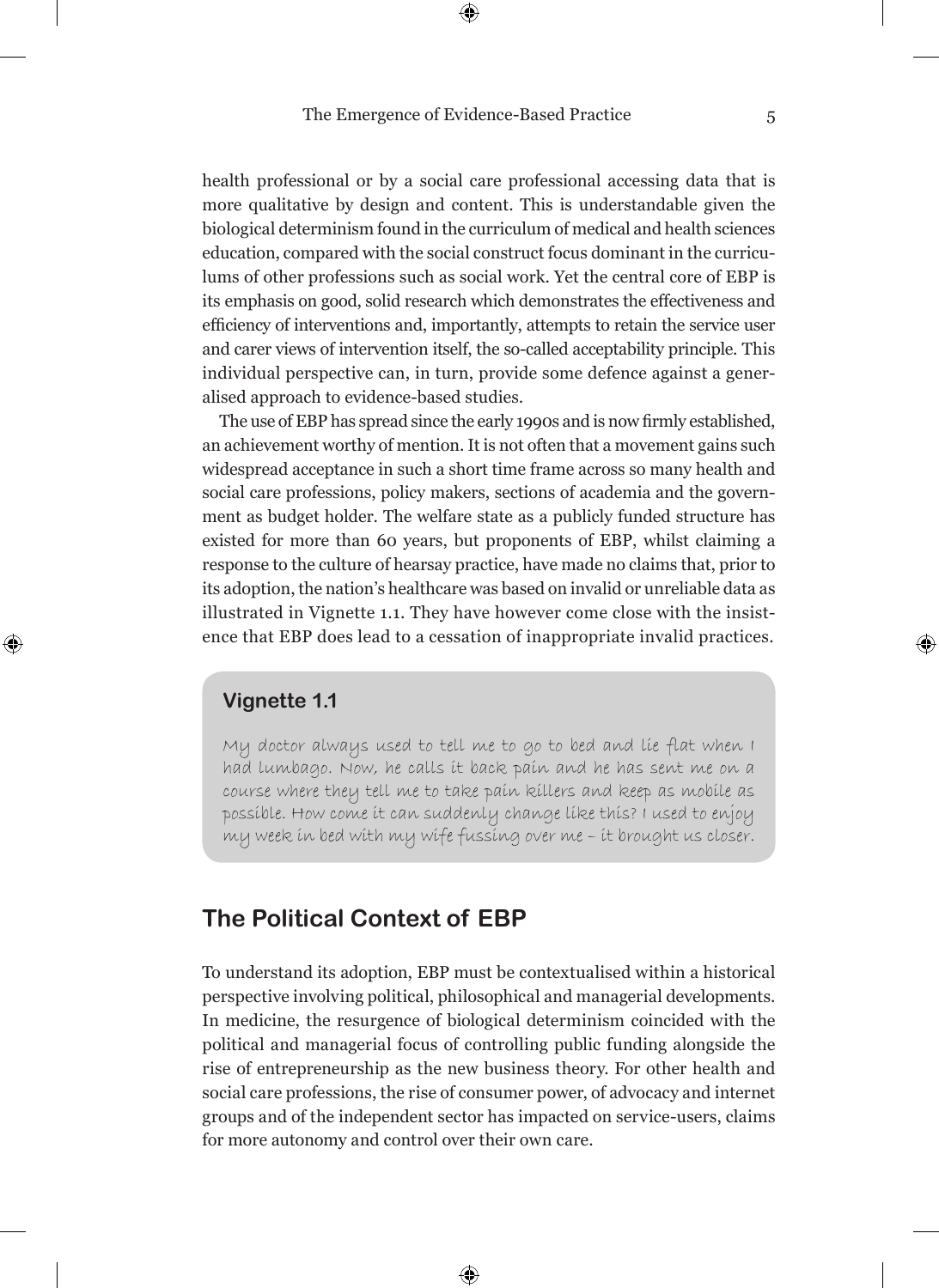$\bigoplus$ 

With the change of focus, the NHS altered beyond recognition from its roots in social welfare. Long-term care moved to the fee-charging private companies now termed independent care providers from the District General Hospitals. The Ambulance Service and the primary care providers converted to semi-independent NHS Trusts, the 1990 NHS and Community Care Act requiring Trusts to behave like businesses and be active in the marketplace. This social engineering became clear a year later when, in 1991, the NHS was again restructured to encourage the invention of a new internal market. Regional Health Authorities were re-designated Commissioners and instructed to purchase healthcare from the provider Trusts now selling their services. Both parties formalised these arrangements through contracts, although such contracts having no real basis in contract law, thus demonstrating the centrally controlled power held by government. The Department of Health, however, ensured commitments made in these contracts must be honoured.

Effectiveness and efficiency, originally measured through the provision of local services to meet local targets, now faced a fundamentally different measurement. Provision of service had still to be focused on local needs, but annual budgets were abandoned. Trusts were instructed to both generate their own income and to compete against other local services, particularly through the strategy of undercutting each other, an added benefit being the reduction of centrally allocated funds. This was at a time when EBP was beginning to gain a voice, and the political imperative for the new market was increasing efficiency and user choice.

⊕

Talbot-Smith and Pollock (2006) highlight the fact that the previously held local pride in building a hospital was now dead. Between 1990 and 1994, 254 hospitals were closed in England and Wales. During these years, the government introduced a new tier of resource-intensive service into the health sector. Trusts desperate to avoid closure spent more and more funding on contract management, competing for the tender of risk management and financial services. To add to their problems, the government used the 1990 Act to allow private profit-based companies to hold contracts to deliver estates, capital management and technological provision. These were to be paid not from what had previously been a Department of Health service (regional offices being closed), but from the Trust budgets. As Talbot-Smith and Pollock (2006) observe, the Trusts were now trading in the newly invented health market, selling their services to service brokers (Commissioners) and, in turn, buying consultancy services to keep their organisation competitive against other market players including other parts of the NHS.

This competition forced some out of the market and the merging of others. This removed the financial burden on central government. Local services, particularly capital estates, expanded to take on the extra services now being

⊕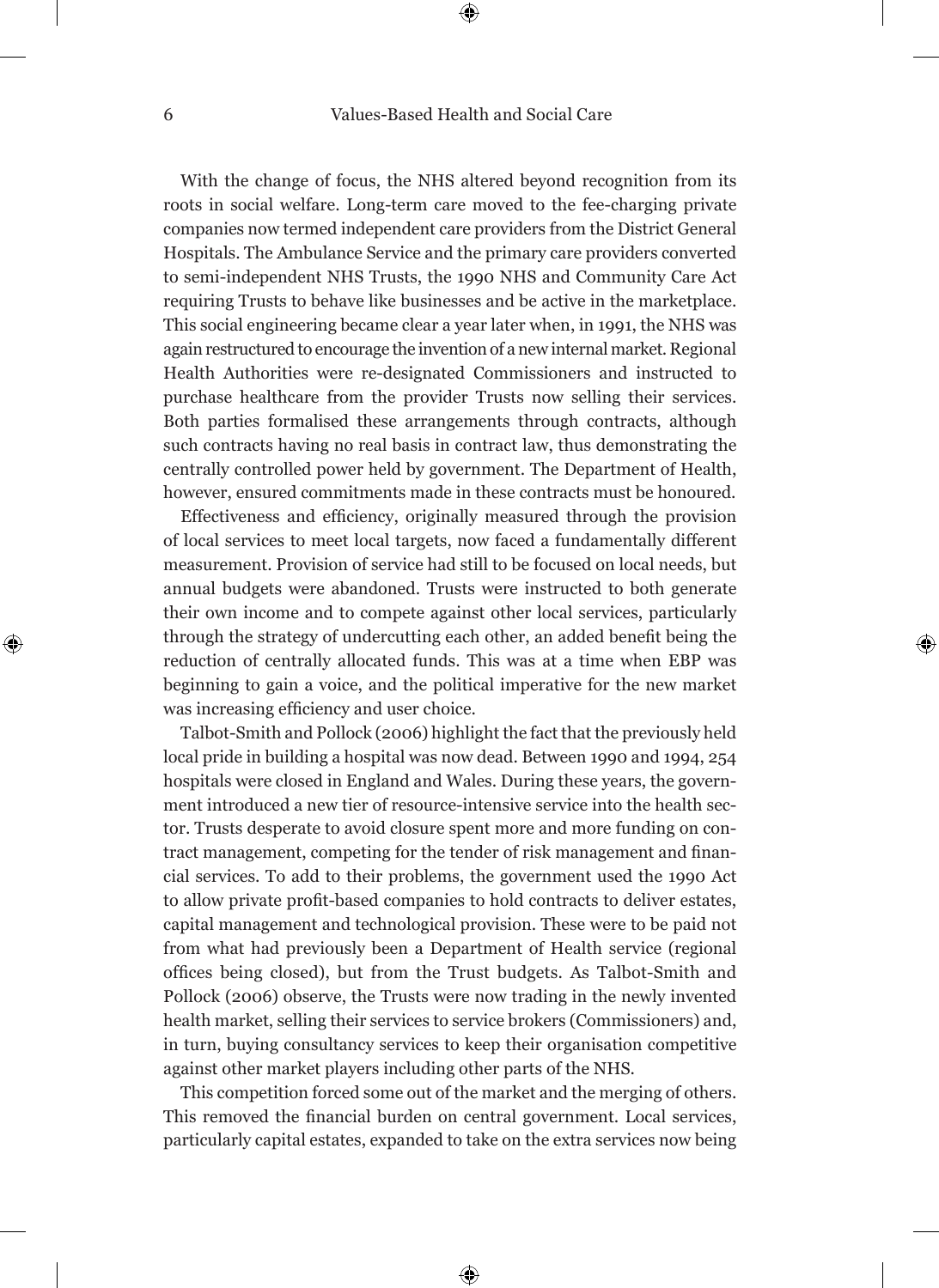$\bigoplus$ 

offered from a smaller number of NHS Trusts. Private, independent, profit-orientated companies were allowed to form a partnership with Trusts to erect new buildings, expand existing estates and operate the services such as maintenance and cleaning in these buildings and, in some cases, share rental leases for retail outlets. Much like a mortgage or long-term loan, the profit-based partner would be paid for their contribution, the Trust paying them over a long period of time, guaranteeing income in excess of 25 years in most cases. As we have seen, over 250 hospitals closed in the three years of the new market and by 2005 only 50 hospitals had increased their building or estate; 42 of these were held in Private Finance Initiative contracts (Talbot-Smith and Pollock 2006).

Since the turn of the century, the primary care sector has been assimilated into the current Primary Care Trusts (PCTs) and the effectiveness and efficiency focused on preventative and community care. Government targets are aimed at reducing cancers, strokes, cardiopulmonary problems, simultaneously transferring much of the care for chronic and long-term conditions into the community. Consequently, Primary Care Trusts have recently been split into two services, one a commissioning arm buying services from providers and the other the provider arm. The old District General Hospitals which evolved into NHS secondary and tertiary Care Trusts have undergone yet another change; several of them are now designated Foundation Trusts with even more independence from central control. Via a tendering process, they can compete for the delivery of services against local PCT providers, independent organisations and the voluntary sector and can purchase other sites in order to expand services.

♠

The system is now embedded in contract law, and there are a number of regulatory bodies which oversee quality and provide guidance on provision, tendering, Foundation status and local requirements. The PCT commissioners in turn base their decisions regarding tendering on efficiency (cost), effectiveness (achievement of outcomes) and acceptability by the local population.

Compared to the closure of the great industrial bases in the UK, such a radical dismantling of a centrally funded National Health Service occurred with little social unrest, with managerial enthusiasm in a majority of cases, and all in the last 20 years. When presented against the privatisation of the health system and the need to operate within highly controlled budgets, the impact of evidence-based practice is, politically, not too surprising. A political lead was taken on adopting such a system as EBP, its attractiveness to the political leaders self-evident. It removes ineffective interventions, introduces new, more effective care allied to efficiency and it has a strong element, linked to action research, of the user's perspective in its philosophy. The science of healthcare delivery via EBP was promulgated at just the right time to meet

⊕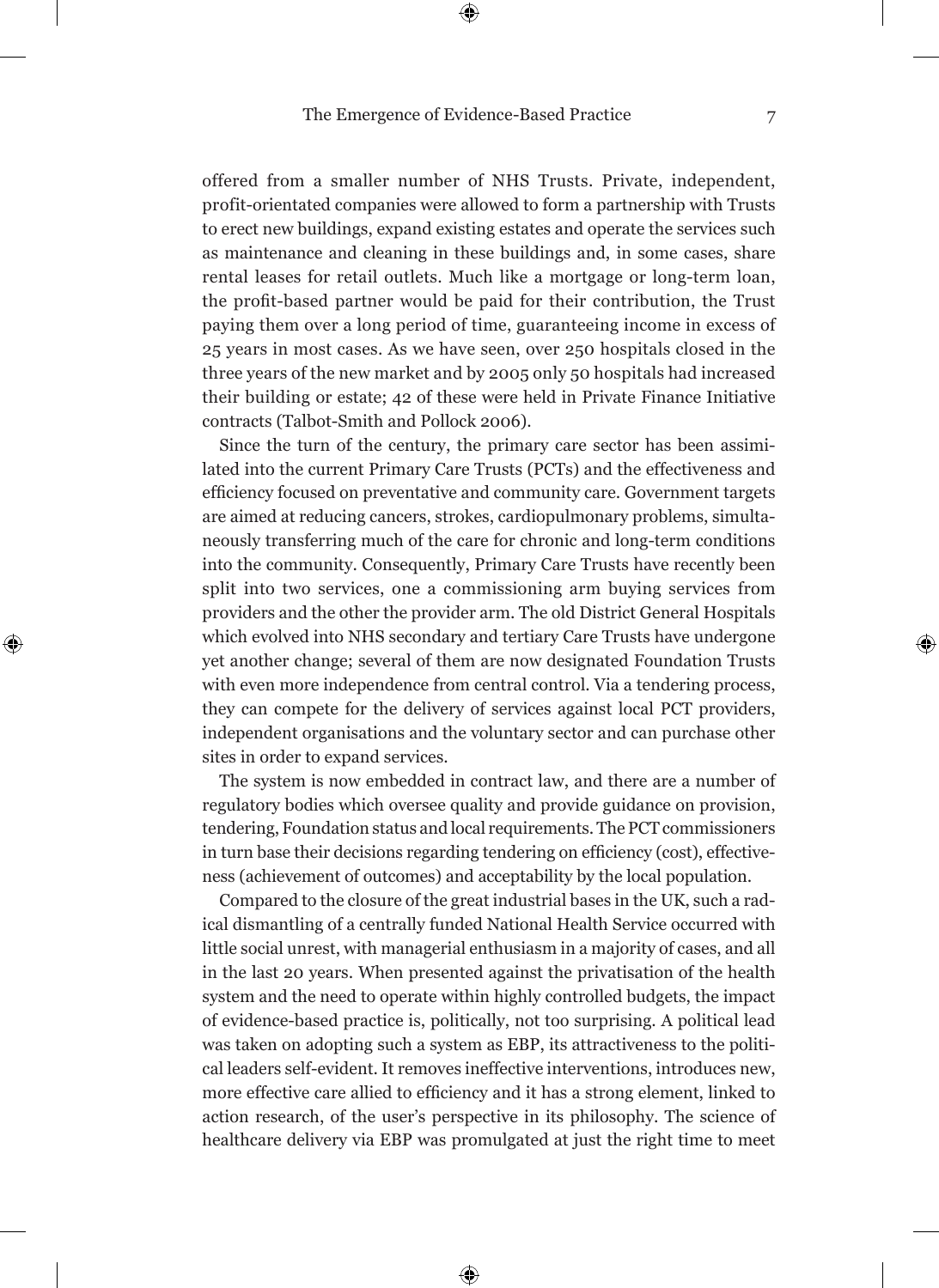$\bigoplus$ 

government expectations. It also lent credibility to the decision-making of managers, providing a rationale for discussions with contract holders who, in turn, had been through a socio-cultural change.

# **EBP in Social Work**

The tension between evidence and values-based approaches has featured in the development of the social care and social work knowledge base since the mid-Victorian period. The Charity Organisation Society was formed in 1869 to provide an alternative to indiscriminate charitable giving, attaching importance to what they regarded as a scientific approach to distributing charity. Their casework approach thoroughly examined the individual circumstances of applicants, and determined how specific provision might be successfully used by the recipient (Woodroofe, 1961).

The development of knowledge from surveys of the poor, the impact of economic cycles and the social sciences reduced the significance attached to individual culpability, informing the development of a much wider range of provision. Harris (1999: 48), from the perspective of the first part of the 19th Century, argues that 'one of the most striking features of 'social reform' literature over the next 30 years was to be the continuing interaction between sociological theory, social philosophy, empirical investigation, casework, and the analysis of practical social policy'. She highlights in the development of this social-scientific culture, the role of the Fabian Society, local Charity Organisation Societies, and, subsequently, the British Institute of Social Service, the Guild of Help movement, and the councils of social welfare and civic trusts of the Edwardian period. Harris (1999) argues that the development of social welfare provision was influenced by the social philosophy of the Idealists, and notes, in particular, the role of Edward Urwick, the first head of the Charity Organisation Society's School of Sociology in 1903 and, subsequently, the first Head of the Department of Social Science and Administration at the London School of Economics in 1912. Harris suggests that, after the Victorian and Edwardian periods, social scientists became increasingly aware of the limitations of biological and natural-scientific models. Idealist academics and philosophers were involved in establishing early departments of social science where the first academically trained social workers and social scientists were taught. He further suggests that 'In spite of its emphasis on speculative theory systematic Idealism did not discourage empirical social research, but claimed that the facts were meaningless without an explanatory framework derived from subjective experience and *a priori* reasoning' (Harris, 1999: 51). This

⊕

⊕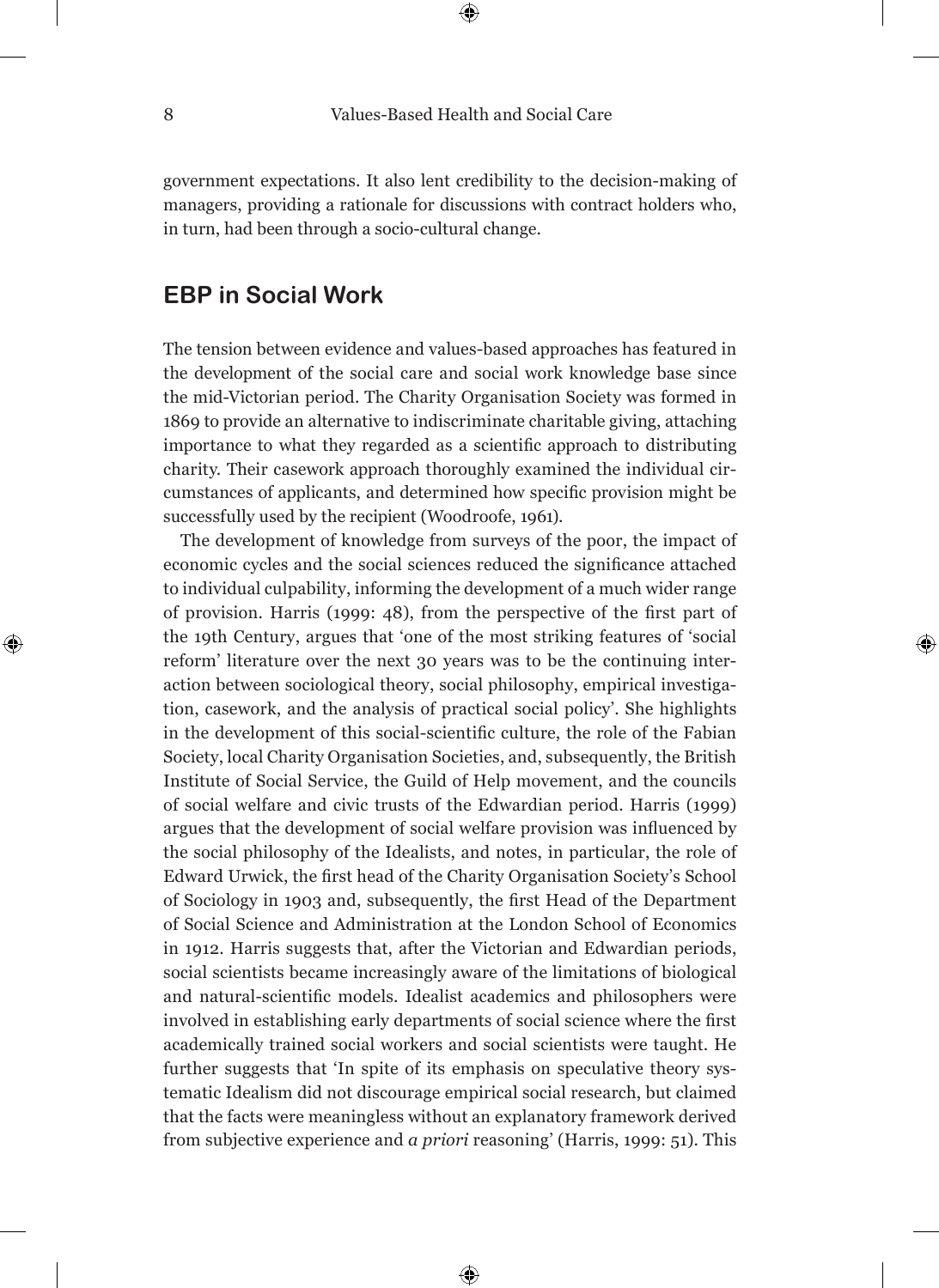⊕

framework promoted the creation of a state based on the contribution of individuals, including the poor, as responsible citizens to society.

The application of social science knowledge to individual cases within social case work of the period was formulated by Richmond's (1917) influential *Social Diagnosis*, written explicitly in the USA to assert that social work could be regarded as a profession. She wrote on the systematic collection of social evidence, drawing inferences, developing hypotheses and making interpretations. Clement Brown (1939) identifies this tradition in social case work in the UK, also drawing attention to the different role of a social worker who emphasises the importance of a continuing relationship with a service user through which change is effected, itself a role developed in the USA and influenced by psychoanalytic theory.

Following post-war legislation, social work roles developed within state provision. The journals of the different occupational groups contained articles which were based on empirical research and used to promote a particular development for policy and practice. However, the range of material was sufficiently limited to the extent that very little academic research had been carried out in the UK. The National Institute for Social Work Training, established in 1961, included a centre for research. The Seebohm Report (1968) advocated that social service departments should be established, recommending that more research should be carried out within these. The influence of the study of sociology in the 1960s enhanced social workers' understanding of the family, but also led to a radical critique of the casework method which was perceived to locate problems within individuals. This radical critique argued that the problems which disadvantaged people experienced arose from the structural inequalities of society, and that they should be addressed at that level. Social service departments established a research function when they were created in 1971 and the Department of Health set up the Personal Social Services Council, an independent advisory, research and development body.

⊕

The effectiveness of social work became an important issue in the 1970s. Goldberg and Fruin (1976) pointed out that some social workers took the view that research and social work practice were not compatible because of the uniqueness of individuals and that such a therapeutic relationship could not be scientifically analysed. They suggested that social workers sometimes resisted the clarification of goals in their work. In her summary of social work research, Crousaz (1981) points out that evaluative research was very limited in social work, the size and design of studies failing to meet the requirements of rigorous experimental methods. She argued: 'If evaluation is to go further than a limited measure of success or failure according to the criteria set up, there must be some attempt to isolate the factors which might contribute to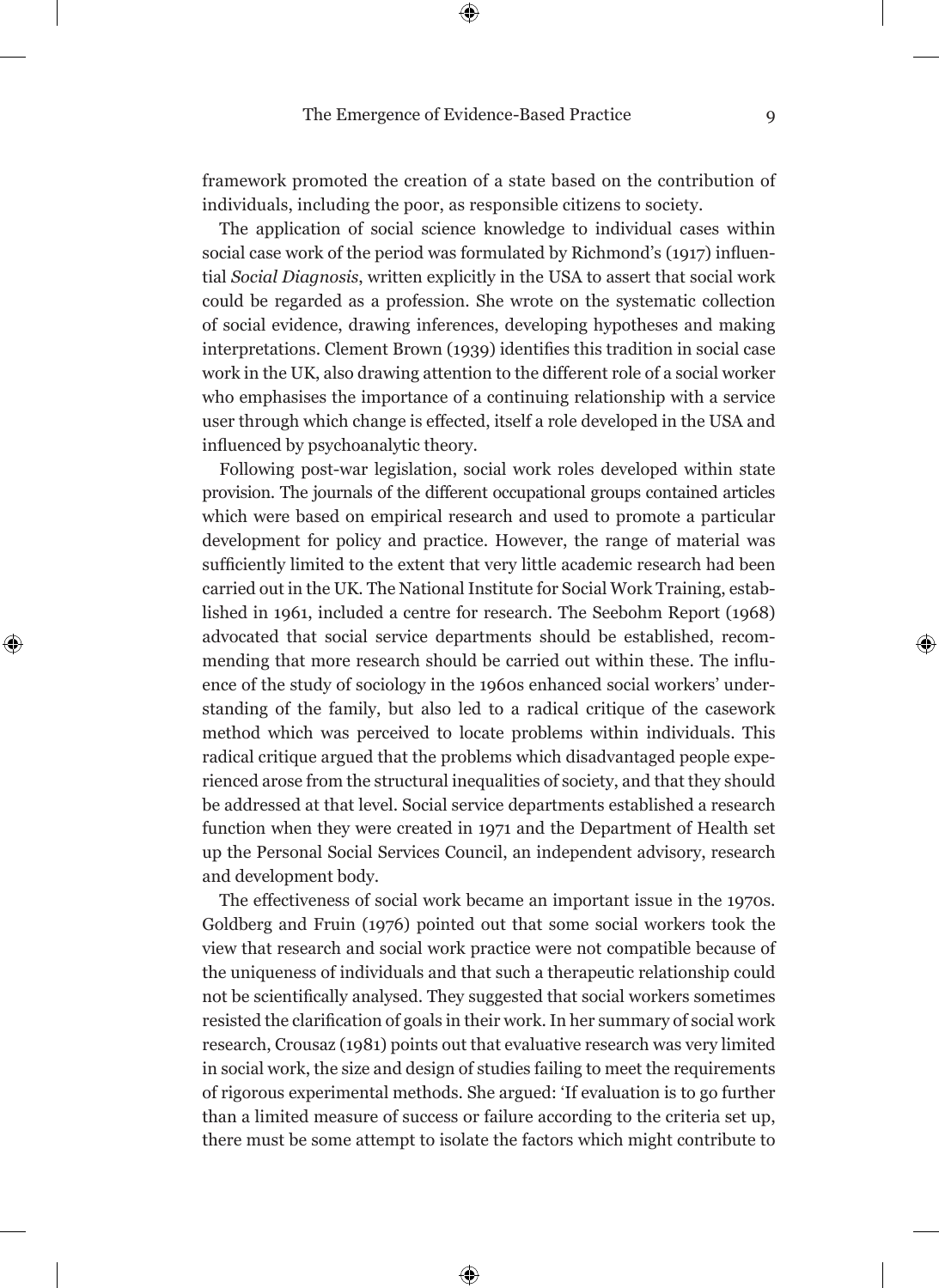success or failure … It may in fact be just those aspects of the relationship which are most unconscious and hardest to articulate and categorise: empathy, caring, or a social worker's own personality and adjustment which are the key features. Or it may be aspects of the client not generally measured, such as motivation to change' (Crousaz, 1981: 37).

The 1980s saw the continued advancement of evidence-based and values-based approaches as alternative knowledge bases for the development of effective practice. Sheldon (1986: 240) argued for 'the fostering of a greater respect for empiricism; for putting behind us our tendency to practice or to teach on the basis of ideas that we happen to find congenial, rather than those which have stood up to practical test'. He draws attention to the predominance of the casework method in studies, mainly from the USA, up to 1972 which failed to show the effectiveness of social work practice. He contrasts these with studies from 1973 onwards, again primarily from the USA, which were more specific in focus, used smaller samples and in which social workers made more direct interventions in behavioural problems. Sheldon quotes Fischer (1985) who suggested that by 1973 there had been a failure to demonstrate that systematic improvements could be made, beyond the natural power of the environment or the passage of time, to a wide range of problems encountered by service users, but that we certainly knew about values!

⊕

Along with other professions, the use of the specific term 'evidence-based practice' started to be used within social work during the 1990s. Webb (2001) suggests that the article by Macdonald and Sheldon (1992), 'Contemporary studies of the effectiveness of social work', prepared the way the way for evidence-based practice in the 1990s. Webb offers a detailed critique of the attempt to apply an evidence-based practice approach to all decisions, questioning whether scientific approaches to behaviour were themselves able to provide the evidence that they could be made to work. He expresses concern that although the use of research evidence in practice in itself is not problematic, the assumptions of evidence-based practice as a methodology for practice itself are too limiting in enabling practitioners to respond to the range of situations they face in practice. He further states that it feeds the managerial agenda and because the basis of the approach is in behaviourism and positivism, it is flawed. It assumes that a rational agent is in a position throughout their work to apply obvious conclusions from findings to logical decision making. Webb (2001: 74) suggests that 'Evidence-based practice effectiveness sits comfortably alongside the new managerialism in social work. The recent imposition of a cognitive-behavioural model in the probation service in England is a further example of this tendency to enforce standardised methods and supposedly scientific models of intervention'.

⊕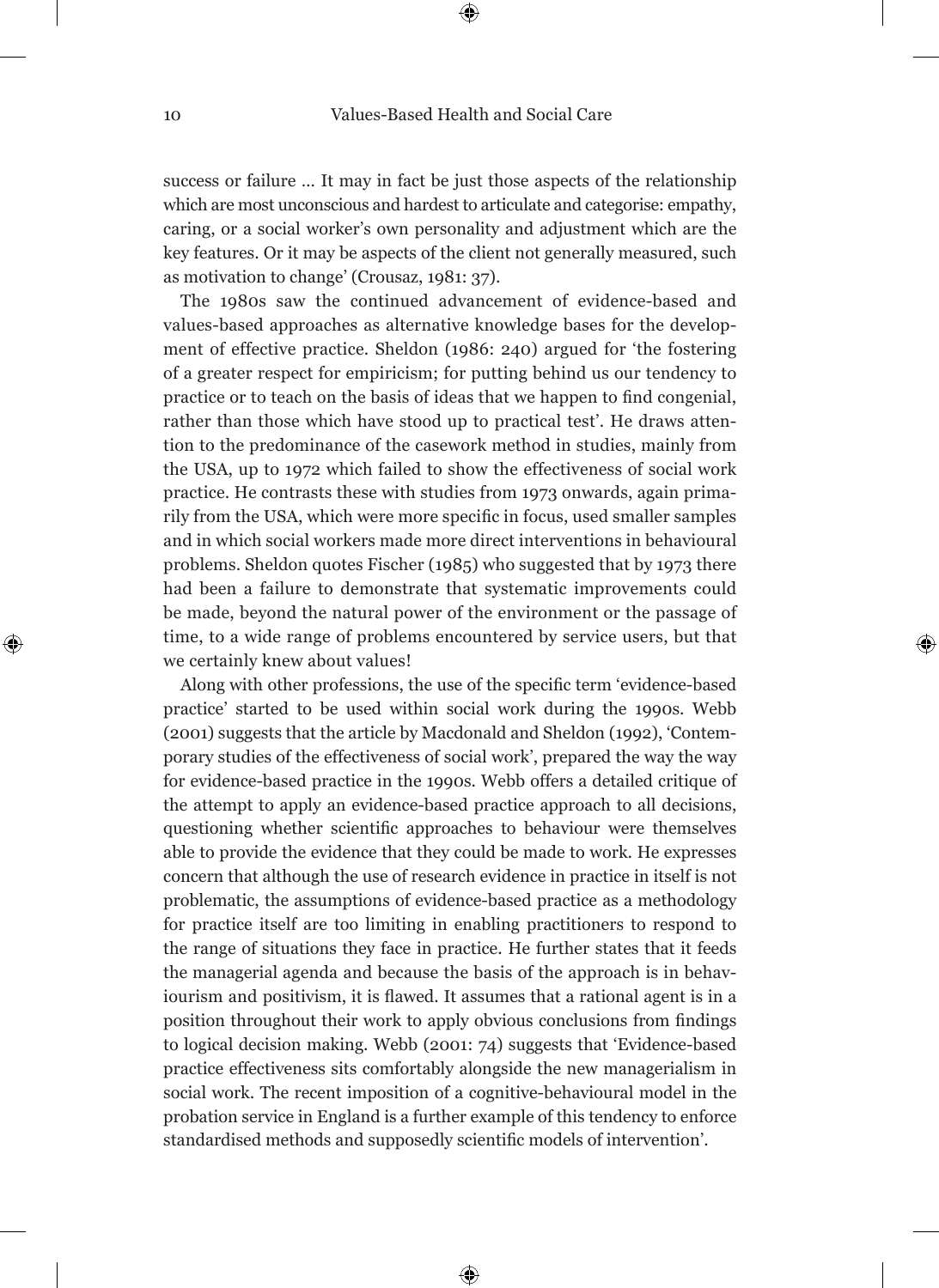$\bigoplus$ 

Sheldon's (2001) reply to Webb emphasises that alternative methodological approaches have not been shown to be effective in social work and are advanced because academics may favour them. He suggests that there is a great deal of evidence that behavioural approaches do work. In their review of this debate, Butler and Pugh (2004) assert that there are basic problems surrounding the assumptions made by supporters of evidence-based practice regarding the objectivity, not to mention the reliability, of observation itself, of assessing different sorts of evidence, and of the processes of inference which lead from evidence to explanation. They reject a hierarchy of methodologies which places a positivist approach at the top and subjective approaches such as narrative accounts of personal experience at the bottom. They further argue that isolating actions to be examined from their broader contexts leaves the fundamental causes of social problems unexplored, thereby attempting to depoliticise social work research and social work itself.

Gray and McDonald (2006) have questioned whether the nature of social work practice can be reduced to measurable and quantifiable data. They postulate that 'the adoption of evidence-based practice can be best understood as a continuation of long-standing attempts to deal with the ubiquity of ambiguity and uncertainty in social work' (Gray and McDonald, 2006: 12). Van de Luitgaarden (2009) argues that evidence-based practice is related to a rational choice model of decision making. He points out that scholars in the field of judgement and decision making have found this approach impractical for certain types of decision making and that it is mainly those types of tasks with which social workers are principally concerned. He points to the significance of perceptions rather than measurable factors, and of constantly changing factors in social situations.

⊕

The modernisation of social care since the advent of the Labour governments from 1997 has led to an increase in various forms of support for the development of research based on the government's principal concern to identify and disseminate evidence of what works. Foremost amongst the initiatives has been the establishment of the Social Care Institute for Excellence (SCIE) in 2001. SCIE is responsible for disseminating research knowledge to the occupational sector of social care. The Joint University Council Social Work Education Committee (JUCS-WEC) has published a strategy to significantly improve the quality and quantity of social work research in higher education institutions in the UK (JUC-SWEC, 2006). The report states that a long-term strategy is required to build a research capability within social work, which has developed as an applied policy and practice discipline but with significantly less funding than is obtained by, for example, health research. The report refers to the evidence base of social work but prefers the term 'evidence-informed practice'. Within social work departments of Higher Education Institutions, research networks have become active, including Making Research Count

⊕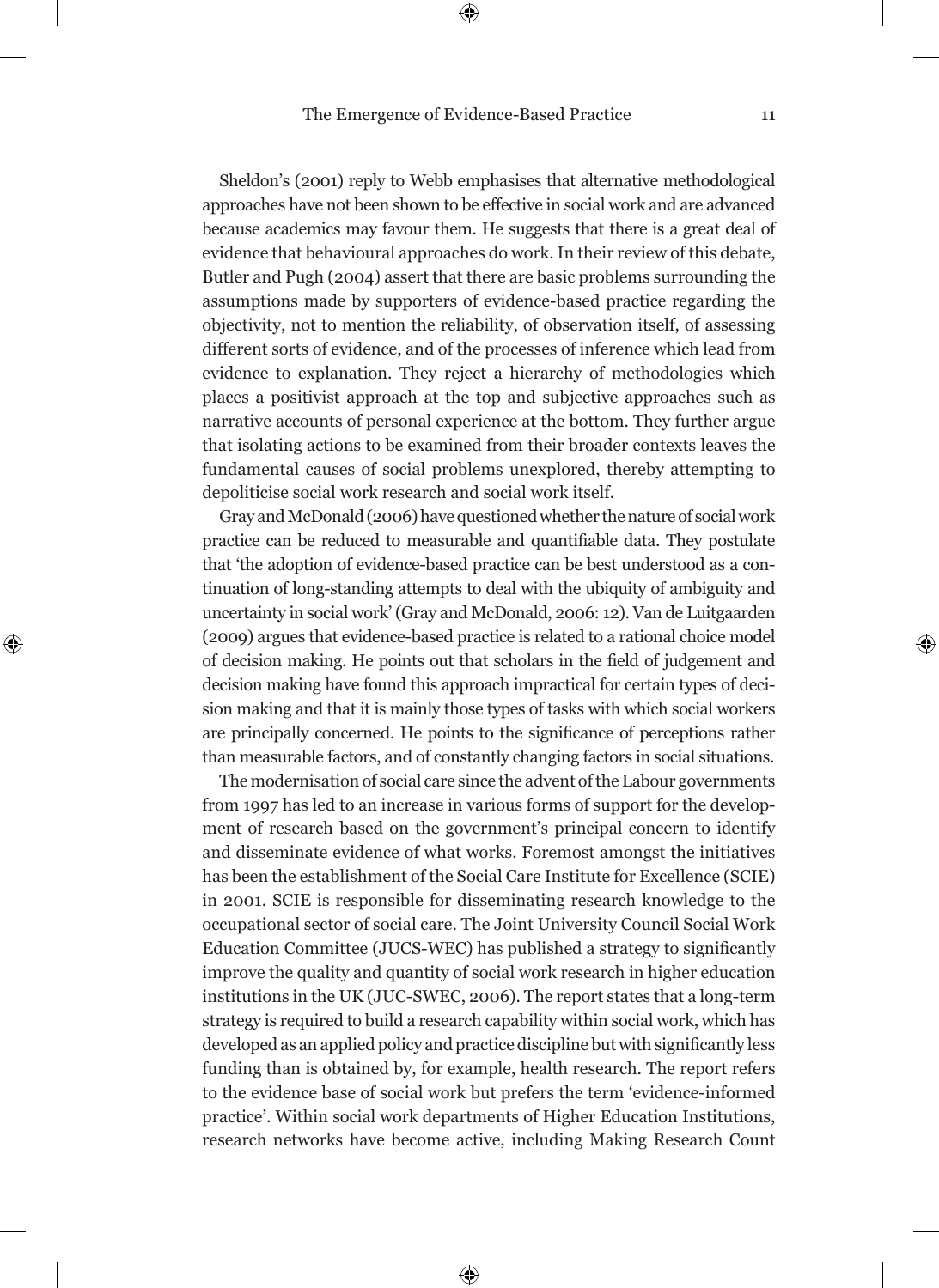and Research in Practice. Commensurate with policy developments which involve service users and carers in active participation in meeting their own care needs, there is an increasing involvement of service users and carers in directly carrying out research as shown in Vignette 1.2.

# **Vignette 1.2**

My husband is in the early stages of Alzheimer's disease. Recently we were both invited to participate in a research study looking at what support needs to be in place for both me and my husband. We are both in different focus groups which explore our views from our own perspectives. My husband was a principal lecturer at a local college and he feels this will be his final opportunity to have his name on a publication and also, because he is quite well known, it will make people want to read it. For me it will be the first time my name has ever been in print and that makes me feel that what I have to say is important.

At the beginning of the new century, the current position is that there is a strongly identified need for a significant increase in the availability of research evidence to inform policy and practice in social work. However, this drive is within the context of valuing the validity of different epistemological bases. It is accepted that where there is evidence available of effective interventions, these should be used to inform the practice social workers are frequently involved in, in complex social situations. Consequently, social workers can be expected to be reflexive about the intentions, nature and impact of the way in which they engage with service users and carers and the dominance of EBP in healthcare has not yet made a major impact in social work. It remains to be seen whether social work will be able to resist the governmental culture which emphasises efficiency and effectiveness in financial rather than human costs.

⊕

# **The Management Culture**

The culture of efficiency has been closely aligned to quality and the belief that quality provides a competitive edge in the marketplace providing a guide to value. In turn, value is a disjunctive concept in the sense that the word value has different meanings in different situations. Value is often used to refer to an amount, usually of money, but sometimes of goods that a person can exchange for something else. It may also refer to personal satisfaction in that the amount a person exchanges is within a given range – the 'value-for-money' feeling. It can

♠

♠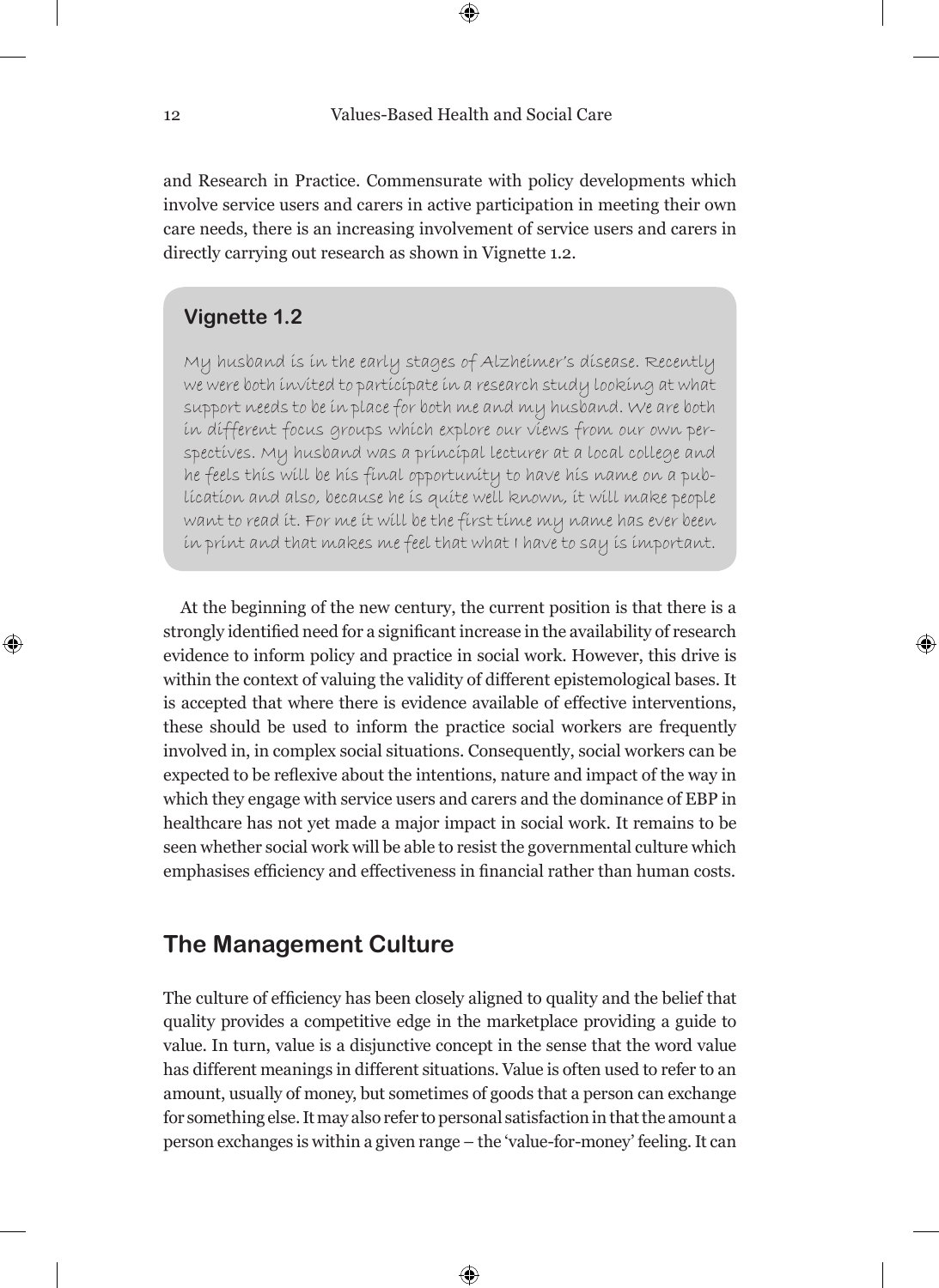also mean the present worth of something to gain something else. That is, the price of an object in a collector's market would have a higher value to a collector than an interested onlooker. Values may also mean moral principles. Balogun and Hailey (2004) suggest that corporate values were viewed by managers in the 1980s as a mechanism to steer organisations towards better efficiency and they were supported in this by the growth in human resource management methods which held cultural change programmes in high regard. There was a strongly held belief in the entrepreneurial spirit which was pushed by the government as not only good business technique, but also morally acceptable.

If organisations provided employees with a package of corporate values which emphasised entrepreneurialism, then the workforce would be more likely to innovate; there would be a decreased need for bureaucratic procedures and, in turn, a reduced interference by management. A twin belief was that organisations would be less risk-averse and more enthusiastic in taking control of their own direction. Later evidence demonstrated that such beliefs were misplaced. For example, the value statements marketed by companies, often in the form of Charters, lost their currency when it became apparent that senior managers were not altering their own behaviours, and the more alert workers disseminated a sense of cynicism when they perceived that management were manipulating the staff. There was also an inbuilt mechanism for undermining the value-based approach when staff did embrace the belief in self-determination; as the company became more diverse in its activities, so the idea of core values became more diluted. This was especially predominant in organisations such as hospitals and services such as community care. The core problems arose from the lack of commitment by senior managers to improve inter-organisational communications and the flow of information. There was also a lack of awareness of the extra work required to involve both staff and service users in the organisational values by the use of workshops, briefings, updates and so on. In the mid-1980s, there was a form of marketing and branding in the commercial world which emphasised values when, in fact, they continued to practise in a profit-orientated way which rejected value-based care.

♠

Lencioni (2002) observed that the public and employees soon saw through these managerial approaches and by the start of this century corporate values were viewed as a capitalist attempt to be politically correct. By then, a considerable amount of damage had been done to those very workers who should have benefited from value-based objectives. The issue appeared to be one of trust between those who managed and those who were managed – ironically itself a value concept. George (2001) suggests that trust is an important organisational virtue because mutual trust between staff increases efficiency, whereas a lack of trust decreases creativity and increases control over the work environment

⊕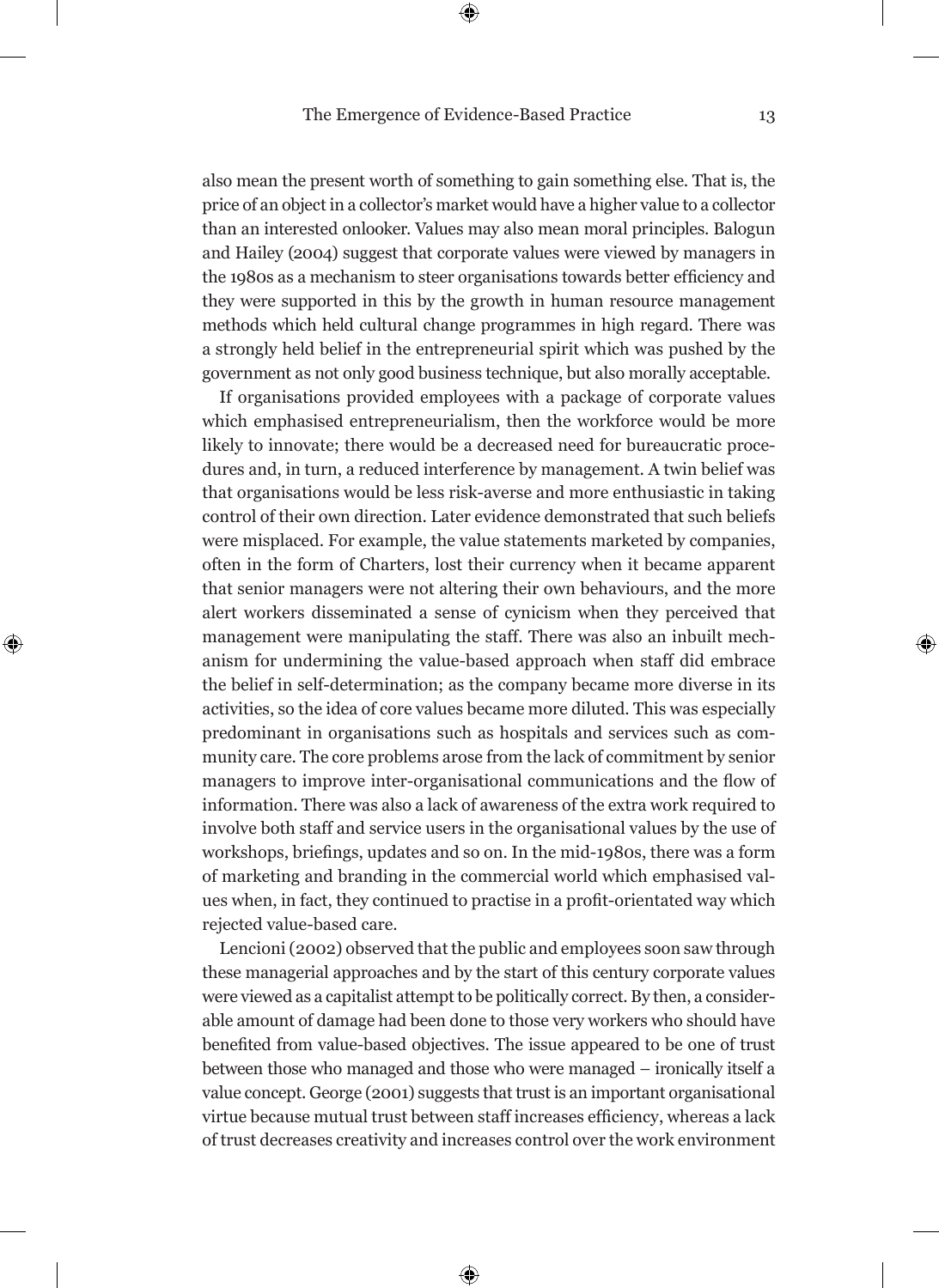which leads to loss of profitability. It is interesting that the concept of trust has such a hold in the for-profit business community as trust itself can have different uses in different contexts. At its basic level, trust involves giving to another that which one holds valuable (money, knowledge freedom, information, consent or secrets) and feeling emotionally secure that what is given is safe with the other. Yet Joni (2004) suggests that there is also a professional trust and a structural trust. In the professional context, trust is based on the individuals' knowledge or ability in their field of expertise and their capability to provide informed, disinterested, objective and truthful advice whilst structural trust is based on the roles and responsibilities given to an individual, for example a doctor, nurse, police officer or faith minister, by others either in their contract of employment, by the law or by cultural norms.

A further blow to the customer-first philosophy had been the government's attempts to restore trust in business practices by its insistence on accountability, transparency and public involvement. O'Neill (2002) suggested that the drive for accountability merely led to an increase in bureaucracy, burdening public institutions with increased costs.

Public service organisations have been encouraged by politicians to structure themselves in a market-orientated way so that the capitalist drive for efficiency and effectiveness has an impact on public spending itself. The new emphasis on customer satisfaction at this time was fortuitous. It meant a closer relationship, superficially at least, between public-funded bodies and the ethos of the market; both accepted the ideology of social and moral responsibilities, both claimed to meet customer needs and provide good services and both accepted the inclusion of interest groups in their strategic planning.

⊕

The dynamism of the free market was viewed as an important catalyst to change in the moribund health and social care system in the UK. The simultaneous growth of evidence-based practice in the public services reflected the emphasis on efficiency and effectiveness which motivated the drive to increase profits in the business sector. In many ways, the evidence-based care model is a capitalist device with the added value of being ethically acceptable. It was, therefore, very timely and welcomed in different areas: by the medical profession because of its science-based results; by managers because it provided socially acceptable rationales for health and social care strategies; by auditors because it provided comparative measurements and league tables; by commercial companies because it provided a selling angle and by politicians because it provided possible reductions in public spending. Overall, evidence-based practice can be seen as good value for money. There has, however, been little, if any, detailed consideration of the nature of these values themselves and whether the concept of value is commensurate with business practices and evidence-based care.

⊕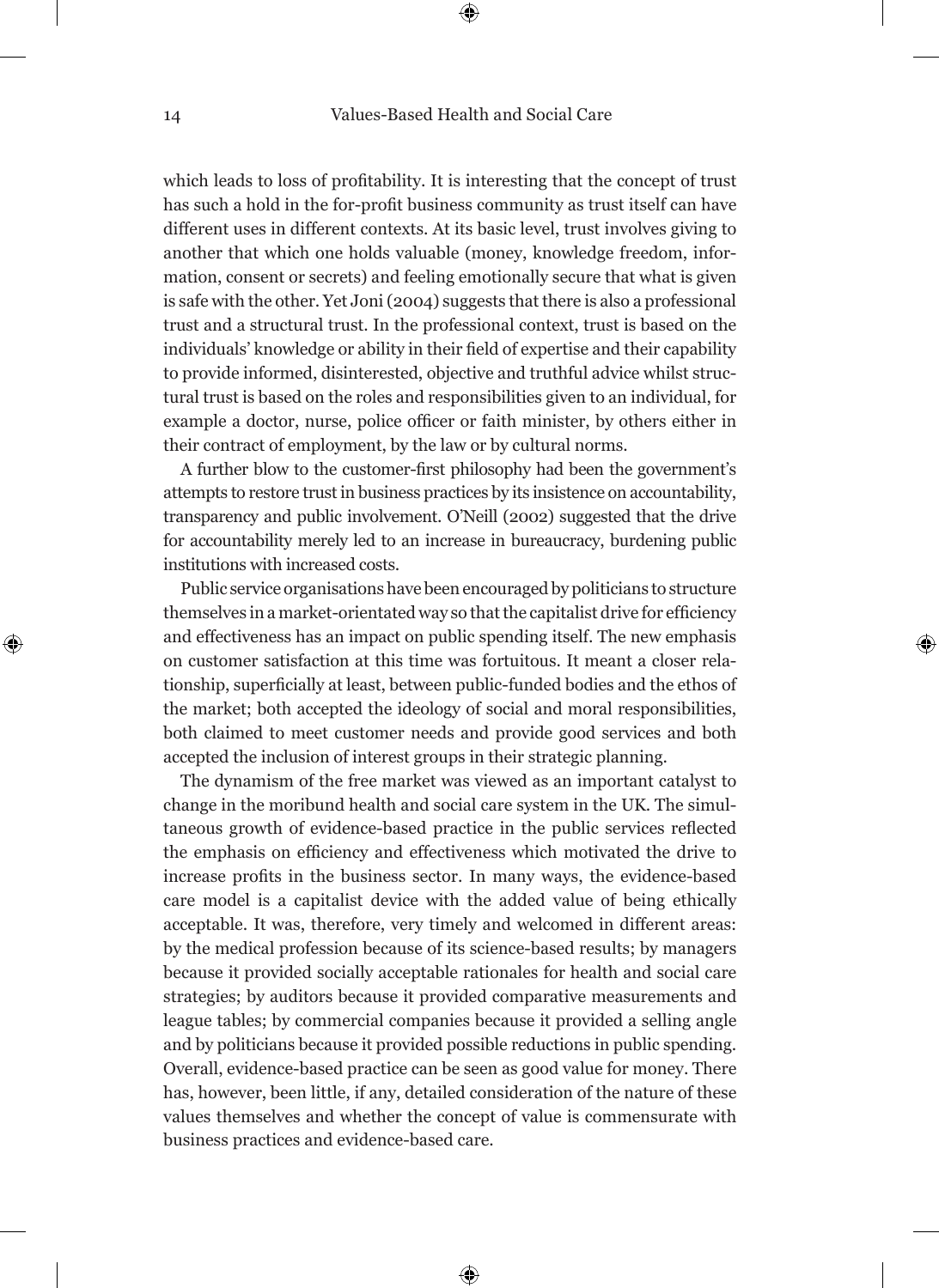# **Values-based Care**

The concept of values-based care has been gaining ground within health and social care services over the last decade. This holistic form of care has already been implemented within some areas of mental health services and community services (Olsen, 2000) due, it can be reasoned, to unease with over-reliance on evidence-based practice. Values-based care is a blending of the values of both the service user and the health and social care professional, thus creating a true, as opposed to a tokenistic, partnership. It is suggested that the importance of values in care may have been overlooked because they are presumed to be shared unless clearly openly conflicting (Olsen, 2000). The Royal College of General Practitioners (RCGP, 2007: statement 1) recommends in their core RCGP curriculum, that all general practitioners should be able to 'understand the nature of values and how these impact on healthcare' and 'recognise their personal values and how these effect their decision-making'. Thus, the importance of values-based care for this group of professionals is clearly stated.

NHS Education for Scotland (2008), which as a country may be considered to be driving the UK move towards values-based care (see, for example, Mental Health (Care and Treatment) (Scotland) Act 2003), published a list of values according to three staff groups, a selection of which are listed here:

*Delegates at a conference regarding mental health recovery*

• Core beliefs

⊕

- Principles cultural, individual
- Anything that's valued
- Social values
- Valuing neighbours
- Your perspective on the world.

#### *Managers/Chief executives*

- Right and wrong
- Belief systems
- Ideals and priorities
- Things that govern behaviour and decisions

⊕

• Conscience.

### *Trainee psychiatrists*

- What you believe in
- Principles
- Personal motivating force
- Primary reference points.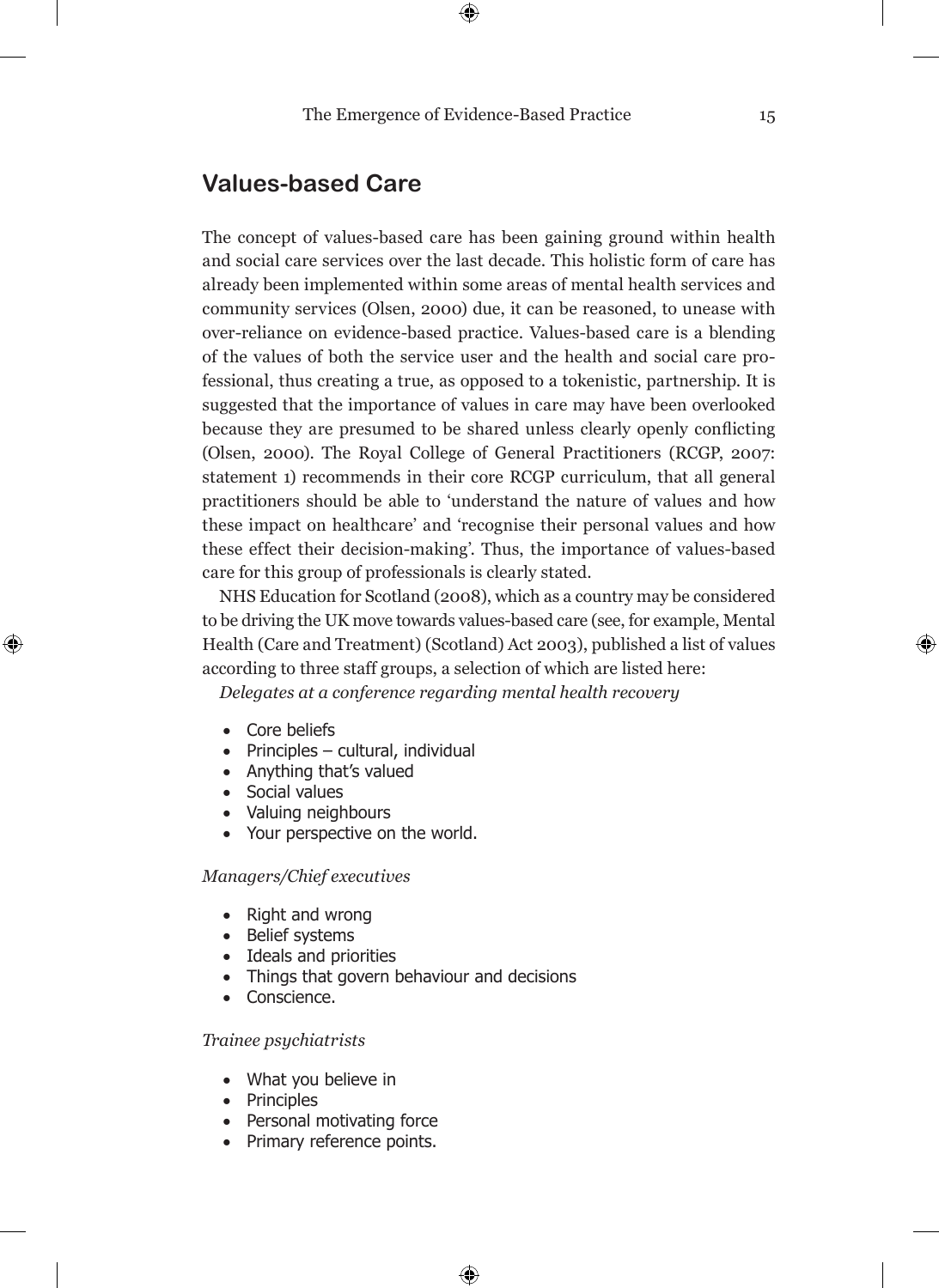$\bigoplus$ 

As can be seen, these are broad headings which encompass multiple ideas and personal philosophies. Values-based care cannot be fitted into neat pigeon holes, nor can professionals be given a simple 'how to' manual. This model of care leans heavily on the professionalism of the health and social care worker gained through knowledge, experience and respect for service users' views. Little (2002: 319) when discussing healthcare stated that 'If we are to seek a new model for a reconstructed view of healthcare, the term "values-based medicine" might have more power and relevance than "humanistic medicine"'. Health care provision cannot be separated from universal values such as caring and compassion and thus consideration of individual values cannot be ignored, especially when these are in opposition to evidence-based practice (Olsen, 2000), as illustrated in some of the vignettes contained within this book.

# **The Nature of Values**

As previously noted, the concept of value can mean different things to different people, depending on the context in which it is applied. In general, however, a value is likely to be based on the desirability of acquisition in terms of its immediate or potential practical benefits, for example toothpaste as immediate and stocks or shares as potential benefits. The price of such objects is determined in monetary terms – a different type of value in that the cost of something will depend on its accessibility and whether the buyer feels the cost is a fair exchange and value for money. This model has been increasingly applied to health and social care because value in economic terms can be measured in both mathematical quantities (the amount of money, materials and resources) and customer satisfaction, whilst personal health and social circumstances (well-being) can be viewed as a valuable asset. This model easily absorbs scientific approaches of evidence-based practice. Evidence-based care can provide an additional evaluation to its therapeutic value by embracing the economic concept of value, thereby making comparisons based on efficiency and effectiveness. Such perceptions of value, whilst deeply ingrained in society, are based on whether something is perceived as desirable or not. However, despite repeated attempts by economists to forge a link between for-profit capitalist value and ethics, the concept of values as moral principles remains elusive in the economic market. As moral principles, values provide guidelines for individual and societal actions and, additionally, can be ascribed to the regard one person has for another – their integrity, trustworthiness and moral character. These two definitions of value can often be

⊕

⊕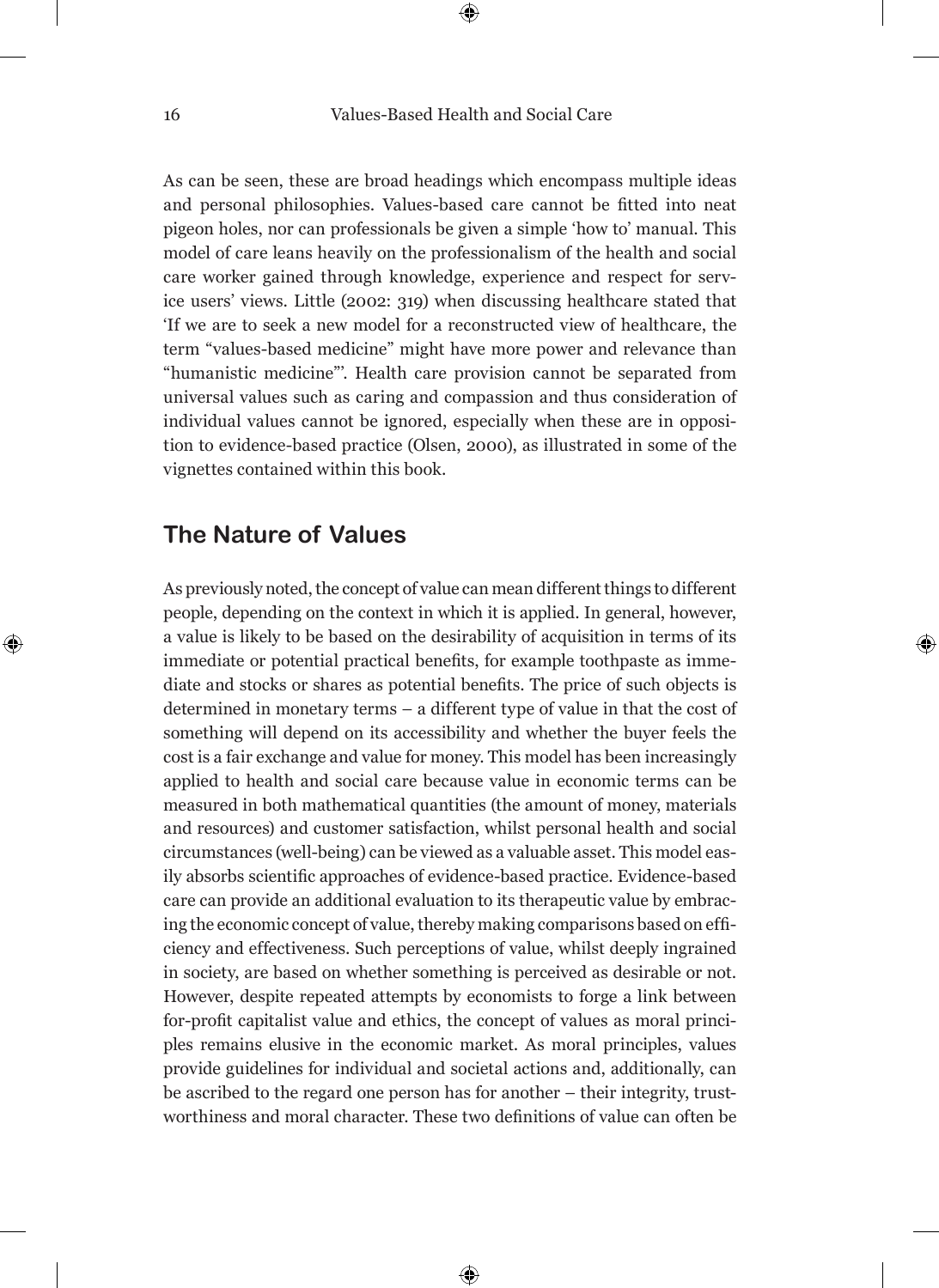opposed when related to those characterisations and actions which individuals undertake in the pursuit of profit. Here, the stress is less on what is valuable and more on subjectivity in the context of personal judgements based on moral acceptability. A classic example is the debate which surrounded HIV vaccinations, and whether pharmaceutical companies should provide lower-cost products to economically poor countries. The companies initially took the view that their investments required a profit return. Only after they accepted that such a stance reflected poorly on their organisational values did they start to provide cheaper products, and only after action groups had lobbied for values as moral principles rather than monetary gain.

Robinson (2001) discusses value judgements in terms of a prioritisation model in which an individual gauges the importance of personal values through a form of cognitive filtering, citing Raths et al. (1978) who proposed that an individual examines choice, worth and behaviour in order to prioritise values. Choice involves freedom to choose, an environment providing comparative choices and a consideration of the consequences of the choice made. Worth involves examining the desirability and contentment provided by whatever one chooses to value and articulating and affirming that choice in the public domain. Behaviours include the application of a chosen personal value to one's life and applying it repeatedly. One of the important consequences to consider is the impact of a chosen value on others close to oneself and on society generally. The conflict of holding a personal moral value which conflicts with a generally held societal value can lead to moral dissonance. Examples may include a politician who, believing in peace through dialogue, may have to present a public face of supporting military intervention in order to protect their own career, or a minister of faith having to defend scriptural teaching during social unrest, or the situation described in Vignette 1.3.

# **Vignette 1.3**

⊕

As a Health Visitor I remember calling on one family who were struggling with child-rearing. We had discussed smacking in the past and the mother felt that as it had never done her any harm she felt it was a good way of teaching her child right from wrong. Despite all my explanations, and my strong belief that smacking is wrong, during this visit I had to watch silently as she smacked her three-year-old child when he pestered her for attention because smacking is not illegal and society generally supports it.

♠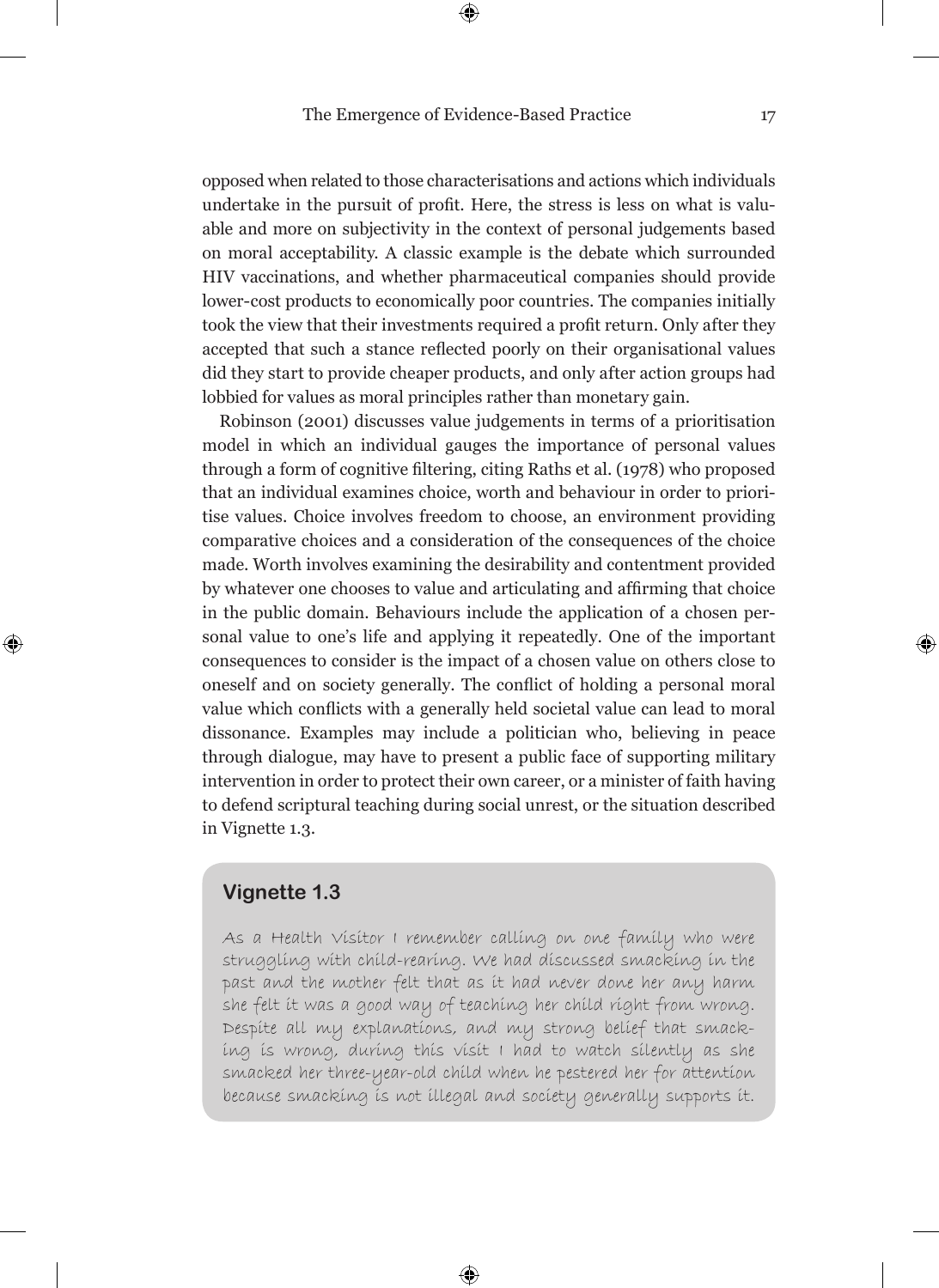$\bigoplus$ 

John Locke (1974) examined the confusion surrounding concepts when a complex idea such as a value is reduced to too many simple ideas, famously giving the example of not assuming that just because an animal has spots it must be a leopard. He argued that words and their definitions not only lead to a taxonomical order, but also help the individual avoid confusion. Words aid a person by making clear the distinction between things, and the similarities and differences between things that appear on the surface to be the same. Some ideas, however, are simple and others more complex. Locke (1632–1704) suggested that simple concrete concepts are archetypes, and a visual presentation will often succeed in getting everyone generally to accept the idea – a chair, for instance, can be seen as an archetypical concept. More complex concepts require the relationships between ideas to be made clear. For instance, a car is an archetypical concept in the modern world but, as there are different types of cars and different models, the archetype becomes more complex. Another layer would be transport where the idea of car would also have a relationship with train, bus and plane*.* But if an idea is used outside its context, or replicates existing words with different meanings, it loses substance. It becomes an inadequate method of conveying ideas because it causes confusion. The use of the word value in both moral and commercial contexts, and the inter-weaving of meanings in different settings, may have provided an intellectual device to merge public funded health and social care with for-profit organisations. Reinforcing this view, Smith (1929) states that Kant (1724–1804) takes a slightly different approach to Locke, suggesting instead that judgements can be made based on both ideas and ideals. Both have the power to provide a practical basis for actions and, therefore, act as regulatory principles for a person's behaviour. Moral concepts, however, do not necessarily rest on reasoning alone, but also on the pleasure (or displeasure) of the consequences of actions. Kant argued that some ideas appear complex, but are actually archetypes, suggesting, for example, that virtue and wisdom can be seen as moral values but can equally be viewed as regulatory principles. This is because, when related to rules of law or cultural behaviours, they provide boundaries, preventing completely free actions. Kant would accept that no individual fully achieves a wise and virtuous life. This ideal acts as an archetype because it can be used as a comparative social model, placing values on socially accepted ideas and behaviours. Even though such concepts have no objective reality, they nevertheless constitute an idea in the mind which allows the individual to evaluate moral worth and make a value judgement. The attainment of an ideal is, for Kant, unrealistic and so we allocate value to the value concepts themselves and these values act as archetypes for personal behaviour and actions.

⊕

⊕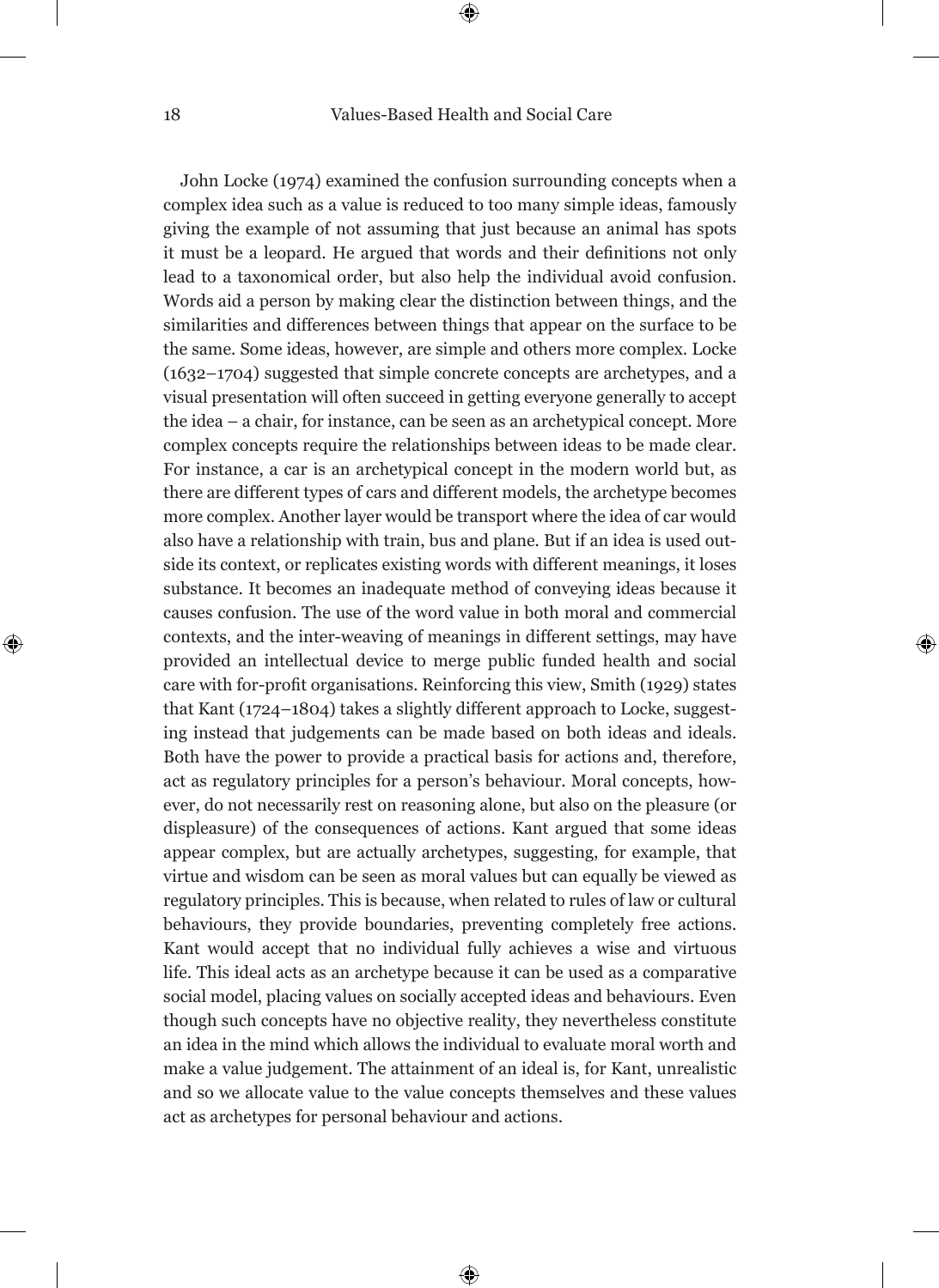$\bigoplus$ 

Mautner (1997) defines another perception of values. He writes in his dictionary that some actions can be value-free, especially in empirical science, because research alone does not establish whether some thing, or some action or some state is good or bad. These are value-neutral until someone provides a value-judgement to the results. Scientific inquiry can provide causes and effects, predictions and explanations, but not value-judgements. This argument has some exponents but research does not occur in a vacuum. Inevitably, it must have value-judgements and applicability placed on its results; the concept of value-free research is not widely accepted.

Robinson (2001) sees some difficulties with Raths et al.'s (1978) model and its roots in Kantian's regulatory principles. He asks who, for instance, defines a value as socially desirable and whether a model based on reasoning makes assumptions that an individual is both rational and able to make choices. Even then, there are potential clashes seen in the periodic requests from service users and families to be given medication or therapies that are deemed too expensive by regulatory bodies. Even when the majority recognise the reasoning behind such efficiency arguments, the value-judgements can alter when faced with the individual or a loved one who is affected. Those with power and authority will want to impose the values of the majority for cost-effective care, but the individual practitioner may want to impose a moral principle of valuing individuals. Illness and poor social circumstances can also affect choice and decision making and the articulation of moral choices can be difficult in emotional environments. Robinson thus questions how an individual can demonstrate moral values if personal values are left outside the working environment.

⊕

Robinson et al. (2003) stress that value prioritisation requires a degree of reflective skills and the opportunity to explore values with others to ascertain the consequences of one's choices and any possible future responses to moral actions. In other words, value-judgement is a learned ability and does not occur spontaneously or independently. Edwards (1998) suggests that this learning itself occurs in a relational and complex environment where those that provide moral guidance or judgements are themselves morally judged. In the context of positivist research, the investigator is required to leave their own values and ideals outside the research paradigm itself, an apparently contradictory stance unless the research is then subjected to valuejudgements by external referees acting as guides to the research method's reliability.

Russell (1961) takes the historical view, discussing Hegel's (1770–1831) stance which supports Robinson et al.'s (2003) view, that the ultimate imposition of moral authority is given by the state. The issue of social

◈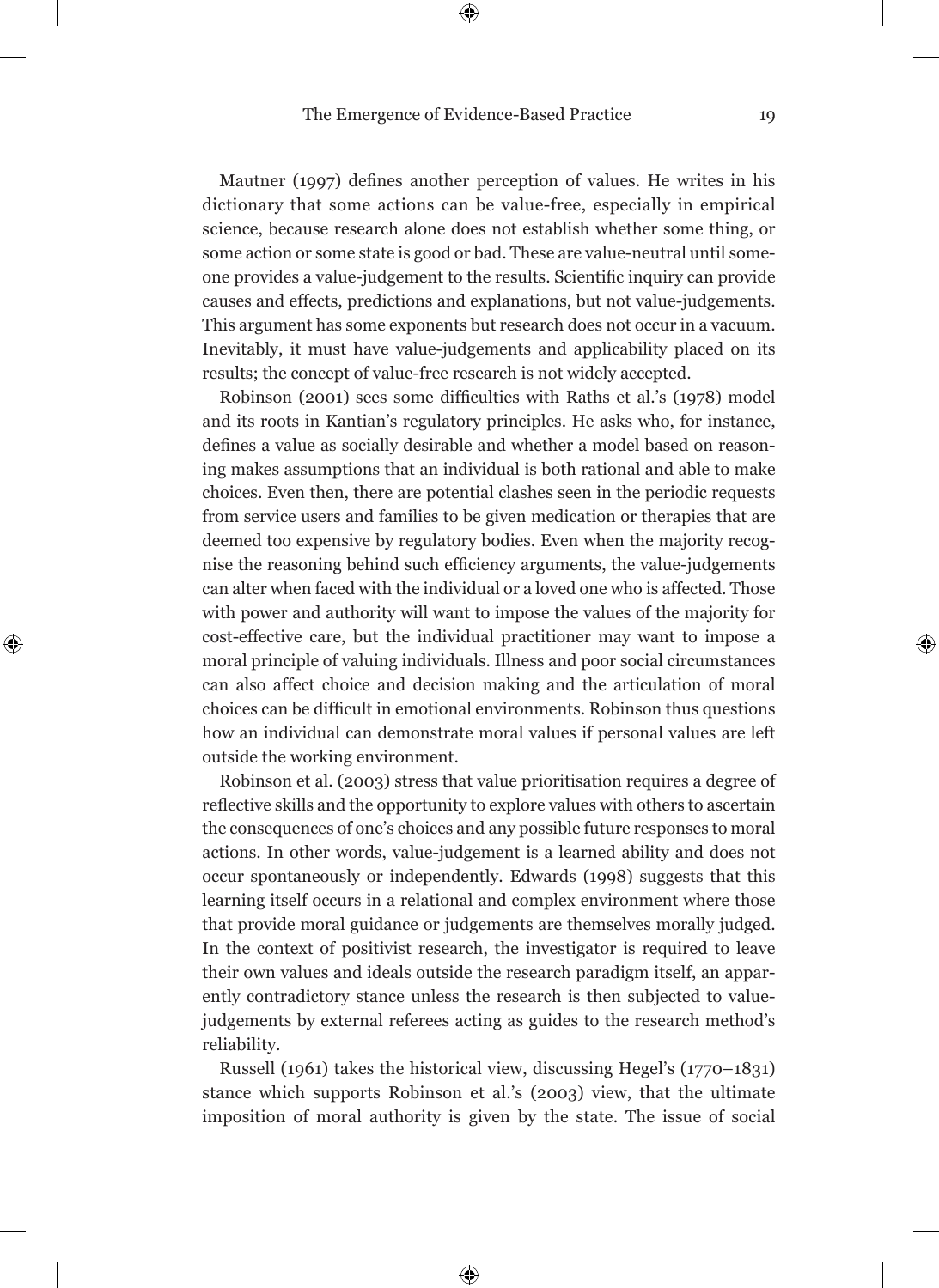$\bigoplus$ 

power, therefore, cannot be disengaged from the consequences of value choices. Most democratic governments manage a benign form of authority in such areas by condoning organisations that are not deemed harmful to the common good, allowing interest and pressure groups a certain amount of independence. This political philosophy is an adequate framework to support differing social interests, and its basis in law and rationality allows health care practitioners to hold and practise particular aspirational values of their own. In health and social care settings, the complexity approach (discussed in detail in Chapter 2) provides a rationale for the inclusivity of users, carers and workers, supporting the case for valuing user involvement in service delivery. This is because an individual can represent a group interest, and is therefore a means to reach aspirational ethical values which have a relationship with corporate and political values. By including user representatives in strategic and operational issues, it can be argued that the voice of the community is heard, irrespective of whether individuals bring their own or their constituents' values to the organisation.

EBP can be viewed as an historical movement arising from the medical profession's response to governmental targets regarding health and social well-being. The political stress on efficiency and effectiveness around public spending provides an environment within which a more explicit numerically transparent method of data collection and analysis can flourish. Alongside the political movement ran business and corporate changes in the commercial sector. These focused on organisational values in an attempt to brand products and services as desirable to service users. A synergy between the medical philosophy of learning and practice, political aspirations and commercial exploitation has thus been achieved.

⊕

The pendulum, however, may have swung too far towards the 'evidence' for efficiency and effectiveness at the expense of acceptability by health and social care users. EBP has a distinct and robust basis in clinical practice. Its values differ from political and managerial values. Nevertheless, the combination of clinical, evidence-based care, political interference and commercial profits has led to positional aspirations with health and social care services grouped into value-laden league tables.

However, the policy papers that have circulated since the NHS Next Stage Review (DoH, 2008a) indicate that the pendulum may need to swing back towards a user and staff acceptability value system. There is more emphasis on the quality spectrum regarding care, although this remains within the boundaries of effectiveness and efficiency. Nursing and midwifery care, for example, is to be audited on its compassion, safety and effectiveness (DoH, 2008b; Griffiths et al., 2008; Maben and Griffiths, 2008). Evidence will be

⊕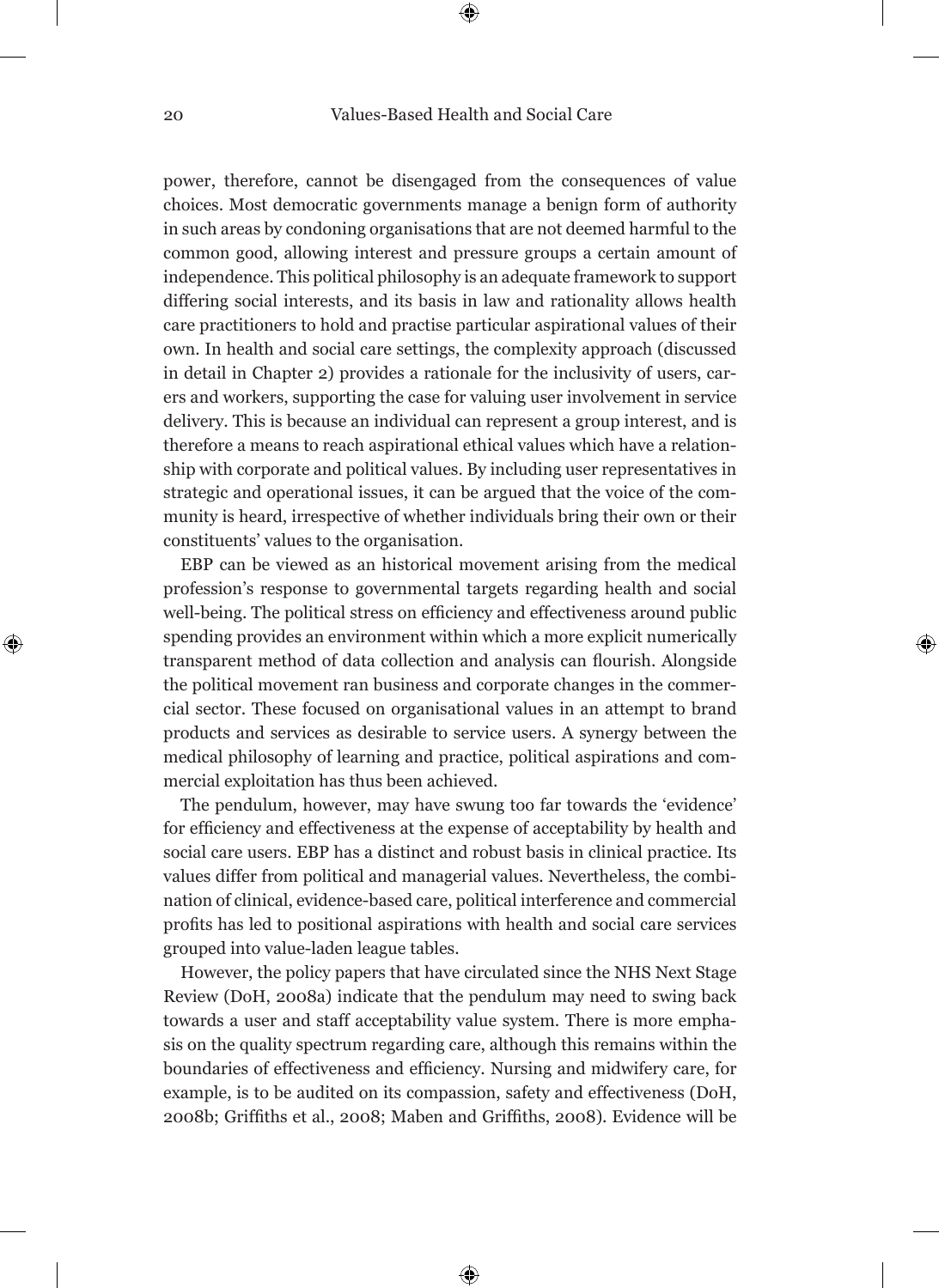$\bigoplus$ 

accepted using both a quantitative and qualitative methodology with the open admission that the quality of care provided has failed to receive due recognition when compared to competing productivity targets. The new aspects to be measured include treatable conditions, falls, hospital-acquired infections, communication with care providers, medical administrative errors, staffing levels, well-being and satisfaction measurements. The rigour of the data indicators will be overseen by the National Quality Forum which will expect scientifically sound and usable data to demonstrate an impact on service users and national goals. Evidence-based practice is one strong area but equally there will be an expectation that new quality measures will be utilised to demonstrate the impact of care.

The Allied Health Professions (AHP) (DoH, 2008c) have also agreed to develop a set of quality matrices, and will monitor personal health budgets with an emphasis on user control, choice and empowerment. The leaders of the AHP specialties are also asked to understand the realities of working in user-led, but still evidence-based and contestable, systems (McMahon, 2008).

For staff development, the government has continued to stress evidencebased practice (DoH, 2008d: 36) as an 'analytical function for workforce supply and demand modelling and providing a single evidence base for the health and social care systems'. It also signals a move towards value-based care, encouraging and promoting the use of feedback from users and the public in the design of training and education of the workforce. The NHS Next Stage Review (DoH, 2008d) stresses the requirement for health and social care delivery to have a culture which values staff and lifelong services alongside user, carer and public involvement. It must also make use of EBP as a means to provide evidence for the need for clinical services, and as an economic model to measure workforce effectiveness.

♠

Evidence-based practice has also spread to the independent sector. The National Council for Voluntary Organisations (NCVO, 2007) is committed to producing a national research centre. Amongst several key principles will be the involvement of stakeholders in research activities and the development of an evidence-based culture. The research centre will also have an interest in evidence for the values, outcomes and effectiveness of service delivery.

Evidence-based practice is now a reality for the planning and delivery of health and social care in the UK. It is gaining ground in related fields such as education and environmental well-being (United Kingdom Public Health Association, 2007). It provides a robust, reliable and valid methodology underpinning a rationale for adopting values such as effectiveness, efficiency

⊕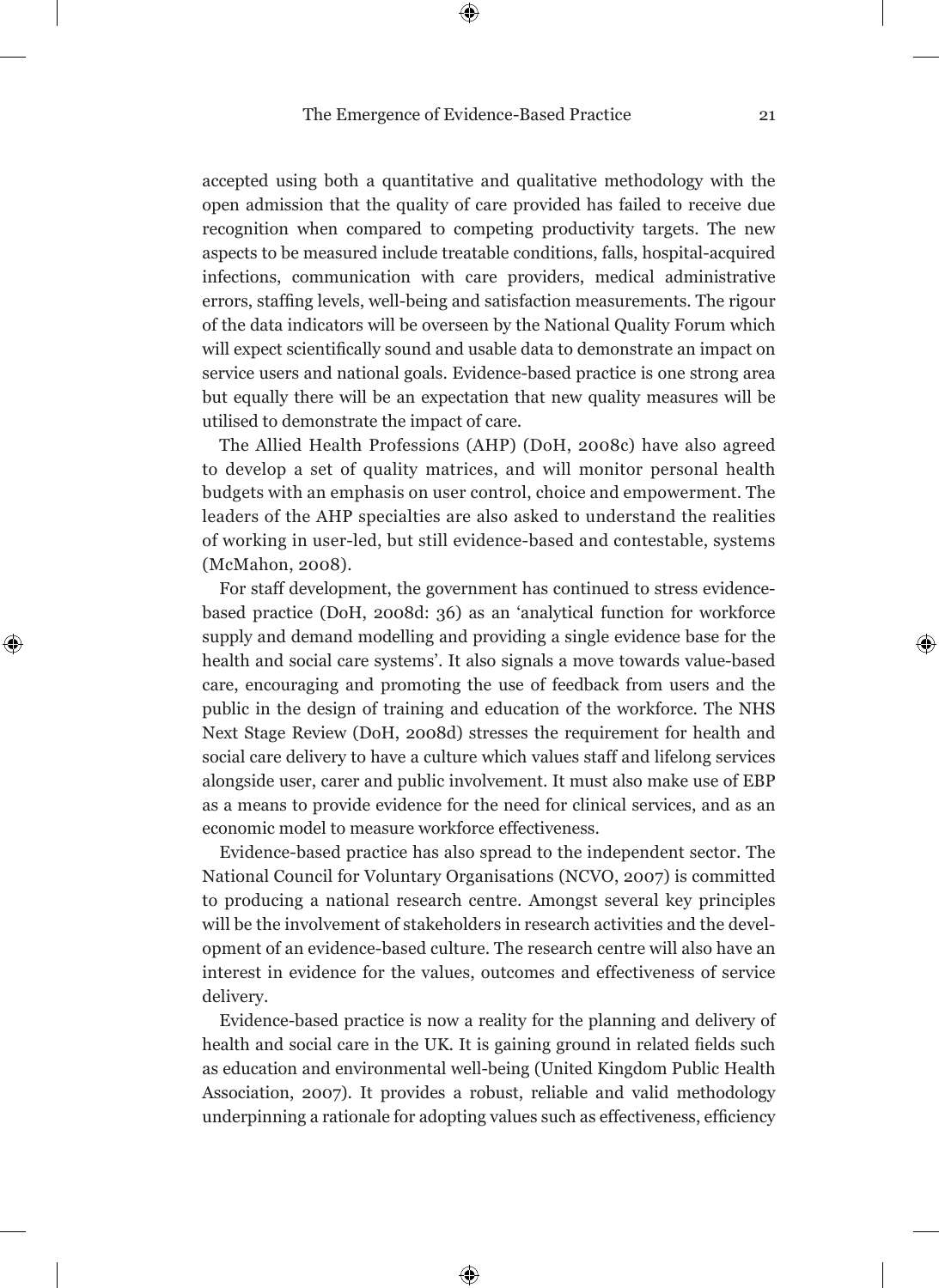$\textcircled{\scriptsize{*}}$ 

and acceptability. In certain areas – (pharmacology, for example – it is the most appropriate method of data collection and analysis. In other areas, it is too susceptible to gaming where organisations play their positional aspirations by focusing on specific government performance indicators which, in reality, take resources away from overall organisational improvements.

The current trend is for more qualitative, value-based evidence to be implemented within health and social care environments in an attempt to balance the existing dominance of quantitative, evidence-based evidence and to support the inclusion of stakeholders. In the future, perhaps, reflection may be used to bridge the gap between values and action, confirming best practice whilst discovering new ways forward.

# **References**

⊕

- Balogun, J. and Hailey, V.H. (2004) *Exploring Strategic Change*. Harlow, Essex: Pearson Education Ltd.
- Butler, I. and Pugh, R. (2004) 'The politics of social work research', in R. Lovelock, K. Lyons and J. Powell (eds) *Reflecting on Social Work – Discipline and Profession.* Aldershot: Ashgate, pp. 55–71 .

⊕

- Clement Brown, S. (1939) 'The methods of social caseworkers', in F.C. Bartlett, M. Ginsberg, E.J. Lindgreen and R.H. Thouless (eds) *The Study of Society: Methods and Problems*. London: Kegan Paul, Tench, Trubner & Co, pp. 379–401.
- Crousaz, D. (1981) *Social Work: A Research Review*. London: HMSO.
- Department of Health (DoH) (1990) *NHS and Community Care Act*. London: Department of Health.
- Department of Health (DoH) (2008a) *NHS Next Stage Review Leading Local Change.* London: Department of Health.
- Department of Health (DoH) (2008b) *Framing the Nursing and Midwifery Contribution – Driving up the Quality of Care*. London: Department of Health.
- Department of Health (DoH) (2008c) *Framing the Contribution of Allied Health Professionals – Delivering High Quality Healthcare*. London: Department of Health.
- Department of Health (DoH) (2008d) *High Quality Care for All NHS Next Stage Review Final Report*. London: Department of Health.
- Edwards, S.D. (ed.) (1998) *Philosophical Issues in Nursing*. London: MacMillan.
- Fischer, J. (1985) Lecture and discussion at Green College, Oxford, reprinted in part in *Behavioural Social Work Review*, Spring.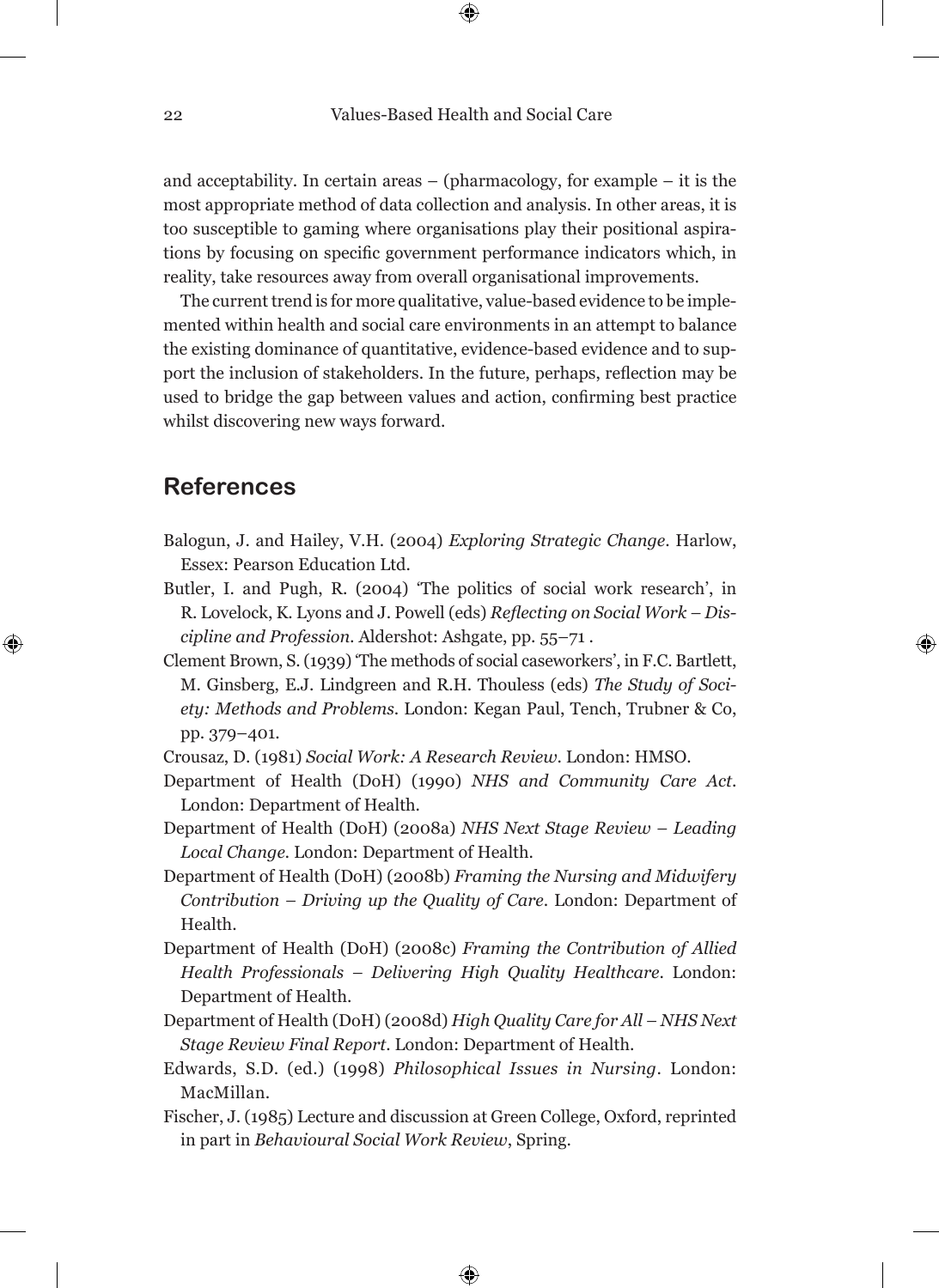$\textcircled{\scriptsize{*}}$ 

- George, W.W. (2001) 'Keynote Address Academy of Management Annual Conference 2001', *Academy of Management Executives*, 15(4): 39–47.
- Goldberg, E.M. and Fruin, M.J. (1976) 'Towards accountability in social work – a case review system for social workers', *British Journal of Social Work*, 6(1): 3–22.
- Gray, M. and McDonald, C. (2006) 'Pursuing good practice? The limits of evidence-based practice', *Journal of Social Work*, 6(1): 7–20.
- Griffiths, P., Jones, S., Maben, J. and Murrells, T. (2008) 'State of the art metrics for nursing: a rapid appraisal', *National Nursing Research Unit*. London: Kings College. Available at http://www.KCL.ac.uk/content/1/c6/ 04/32/19/Metricsfinalreport.pdf [accessed 29 January 2010].
- Harris, J. (1999) 'Political thought and the welfare state 1870–1940: an intellectual framework for British Social Policy', in D. Gladstone (ed.) *Before Beveridge: Welfare Before the Welfare State.* London: IEA pp. 43–63.
- Holm, S. (2004) 'Evidence-based practice the role of nursing research', in D. Tadd (ed.) *Ethical and Professional Issues in Nursing – Perspectives from Europe*. Basingstoke: Palgrave Macmillan, pp. 37–55.
- Joni, S.A. (2004) 'The geography of trust', *Harvard Business Review*, March: 82–8.
- JUC-SWEC (2006) *A Social Work Research Strategy in Higher Education 2006–2020*. London: Social Care Workforce Research Unit.

⊕

- Lencioni, P.M. (2002) 'Make your values mean something', *Harvard Business Review*, July: 113–17.
- Little, J.M. (2002) 'Humanistic medicine or values-based medicine … what's in a name?', *Medical Journal of Australia*, 177(6): 319–21.
- Locke, J. (1974) *An Essay Concerning Human Understanding*. New York: Everyman Library.
- Maben, J. and Griffiths, P. (2008) 'Nursing in society: starting the debate', *National Nursing Research Unit*. London: Kings College.
- MacDonald, G. and Sheldon, B. (1992) 'Contemporary studies of the effectiveness of social work', *British Journal of Social Work*, 22: 615–43.
- Mautner, T. (1997) *Dictionary of Philosophy*. London: Penguin Books, Blackwell.
- McMahon, L. (2008) 'Reading the compass a report on a workshop event on the leadership needs of the allied health professions', *LOOP*, London: City University.
- National Council for Voluntary Organisations (2007) *NCVO's Response to the OTS Consultation on a new Third Sector Research Centre – November 2007*. London: NCVO.
- NHS Education for Scotland (2008) *The 10 Essential Shared Capabilities for Mental Health Practice: Learning Materials (Scotland)*. Edinburgh: NES.

◈